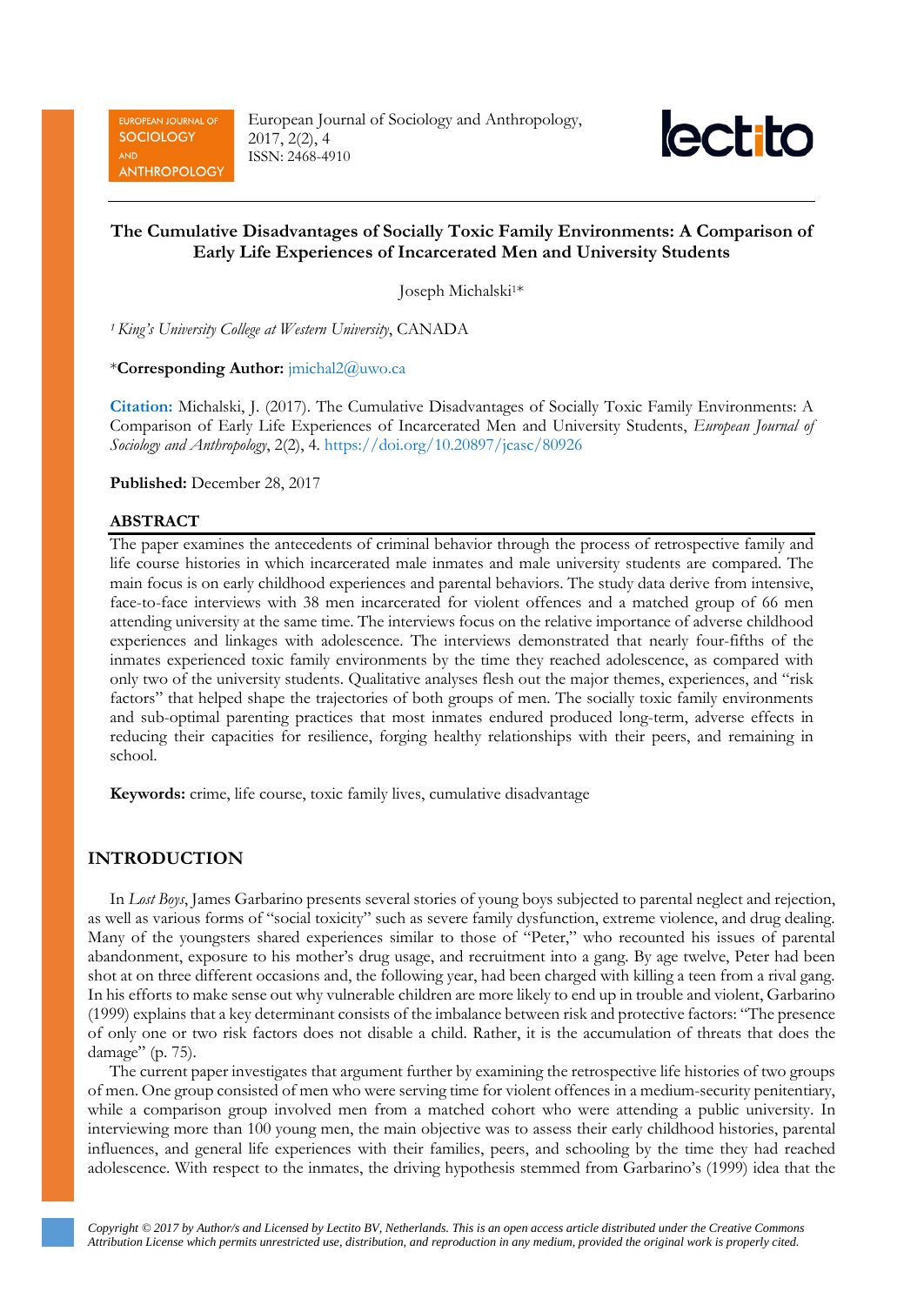cumulative disadvantages of their early life experiences helped forge the links "in the chain of events" that led eventually to their convictions for violent offenses (p. 62).

## **LITERATURE REVIEW**

Much research focusing on the aetiology of criminal behavior compares characteristics of offenders and nonoffenders in the quest to isolate which factors might help explain why some individuals are more likely to commit crimes than others (Agnew, 2005; Bush, Mullis and Mullis, 2000; Higgins, Piquero and Piquero, 2011; Stevenson, Hall and Innes, 2004). Various studies highlight "antisocial tendencies" such as physical aggression, oppositional behavior (e.g., disobedience), and impulsivity as directly correlated with early delinquency, substance use, and schooling problems (Moffitt, 1993; Staff et al., 2015; Tremblay, 2013). While some antisocial behavioral tendencies have an organic or neuro-psychological component, the environmental context within which young children are raised – which clearly lies well beyond their control – has an especially profound impact in terms of healthy child development (Farrington and Welsh, 2007; Maggi et al., 2010; Moffitt et al., 2011; Sullivan and Newsome, 2015).

From a sociological perspective, harsh family environments, child maltreatment, and sub-optimal parenting practices arguably help set the stage for negative outcomes in adolescence and increase the probability of adult problems. The effects of adverse childhood experiences (ACEs) include the immediacy of psychological issues and mental health problems (Vogel and Messner, 2012), a greater likelihood of engaging in juvenile delinquency (Wolff, Baglivio and Piquero, 2017), and even increased risks of death in adulthood (Felitti et al., 1998). The Centers for Disease Control and Prevention (2015) identifies the most prominent ACEs linked to disease- and accident-related mortality as including: emotional abuse, physical abuse, sexual abuse, emotional neglect, physical neglect, violence toward the mother, household substance abuse, household mental illness, parental separation or divorce, and having an incarcerated household member. Most important for the current study, the evidence indicates that the combined effects of accumulated ACEs increase the odds of a range of negative adult experiences, including exposure to violence and the prevalence of incarceration (Bellis et al., 2014).

The reasons why distal factors such as ACEs should have such long-term effects are complicated, but one facet cannot be denied: parenting matters (Boutwell and Beaver, 2010; Patt, 2010; Simons and Conger, 2007). While parents are not solely responsible for every aspect of their family circumstances, the above factors highlight the dramatic and often long-lasting effects of parenting behavior upon young children. Understanding why these various early life experiences and conditions may have such long-term impacts continues to be a critical issue among criminological researchers. One particularly fruitful avenue to help "connect the dots" has been the development and application of the life course approach (Piquero and Mazerolle, 2001).

From a life course perspective, individuals' experiences are embedded within social networks of relationships that help place them upon developmental trajectories. The most important of these commences with the family of origin, or the formative years associated with brain development, language, and a range of psychosocial characteristics, as well as the social conditions associated with bonding, security, and trust. Parents and caregivers assume a critical role in healthy child development, which can be undermined if young children are exposed to noxious stimuli repeatedly and the ACEs accumulate over time. Such toxic environments can affect the immediate well-being of children, but also may set them upon *primary trajectories* toward delinquency and criminality without sufficient protective factors or social supports (Minh et al., 2013; Sampson and Laub, 1992, 1993; see Elder, 1985).

Human interactions across a range of contexts lead to key *transitions* that can alter the prevailing trajectories. These more immediate and encompassing life events often signal a shift toward a new stage of the life course. The transitions are delineated by specific events, such as graduations, employment, living on one's own or separate from one's family, first marriages, or becoming a parent. Some transitions are age-graded and predictable, but all are conditioned by the historical period in which individual lives are situated. Most important, these transitions are embedded in networks of social relationships across the life span. The dynamic interplay of individual and social contexts – and interlocking trajectories and transitions – can produce turning points or significant changes over the life course (Carlsson, 2012).

While trajectories facilitate an understanding of the connection between childhood events and adulthood experiences, countervailing forces may yet redirect individual pathways. On the one hand, former juvenile delinquents are at greater risk for criminal behavior in adulthood. The most potent early risk factors from the literature include chronic poverty (Hutchison, 2009), parental drug involvement or alcoholism (Widom and White, 1997), child maltreatment (Topitzes et al., 2011), persistent familial violence (Park, Smith and Ireland, 2012), parental incarceration (Aaron and Dallaire, 2010), and family instability or dissolution (Kierkus and Baer, 2003). The combination of factors compounds the difficulties children must confront, establishing high-risk trajectories toward problem behaviors and delinquency. Children raised in such environments are likely over time to witness the intensification of these initial disadvantages through negative peer associations and routine rejections in mainstream institutional spheres such as schools.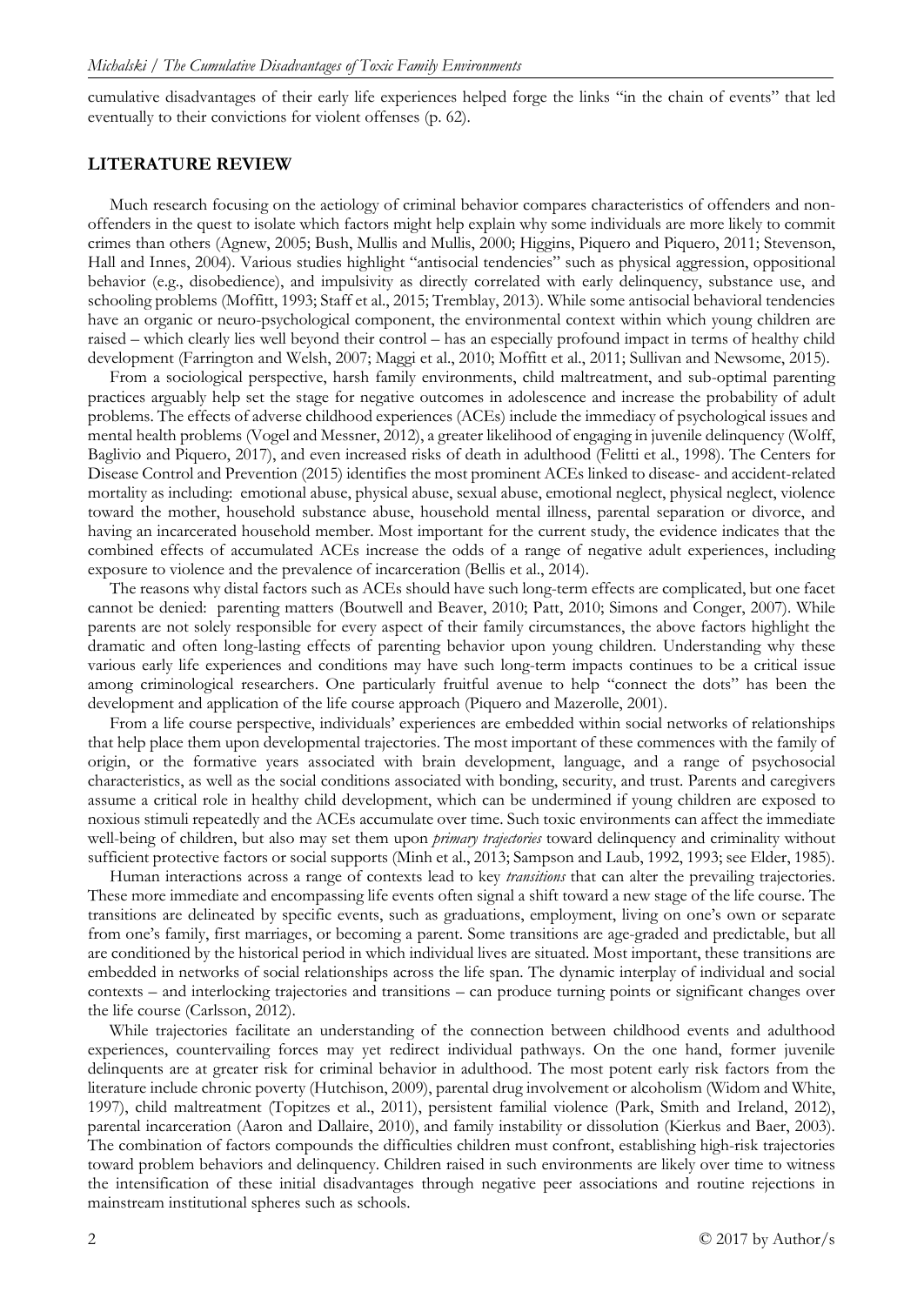On the other hand, large numbers of former delinquents are *not* arrested or involved any longer in criminal behavior. While some argue that such desistance from crime reflects a natural function of age-graded behavior, others suggest life course transitions that provide stability and promote social ties have more powerful effects (Rocque, 2015). Sampson and Laub (1993), for instance, argue that social ties embedded in adult transitions such as marital attachment, job stability, or military service explain variations in criminal behavior unaccounted for by childhood delinquency. By the same token, Laub and Sampson (2003) note that "most offenders desist in response to structurally induced turning points that serve as the catalyst for sustaining long term behavioral change" (p. 147).

Sampson and Laub (1997) use the concept of "cumulative disadvantage" to describe a weakening of social bonds with positive role models and conventional institutions that may occur as a result of delinquent involvement. Youngsters in trouble with the law may experience a downward spiral on paths that continue to draw them away from accruing the social capital necessary to help support non-criminal lifestyles (Hoffman and Dufur, 2008; cf. Bernburg, Krohn and Rivera, 2006). Some of the research has focused on individual traits and behaviors that may compromise the formation of supportive social bonds, such as aggression and substance use (Ford, 2005). By the same logic, countervailing forces such as educational achievement and community involvement can serve as turning points to facilitate the reintegration of former delinquents (Ford and Schroeder, 2011; Blomberg, Bales and Piquero, 2012; Fox, 2016).

From the earliest life stages, children with developmental and family risk factors can be expected to embark upon antisocial and delinquent pathways by adolescence (Staff et al., 2015). These patterns typically receive reinforcement through peer associations. As Hawdon (2004) has shown, peer influences or one's circle of friends can be especially significant factors linked to substance use and delinquent behaviors. Drawing on longitudinal data from the Family Lifestyles Project, Garnier and Stein (2002) conclude that their research "demonstrates the simultaneous effects of both family and peer domains on problem behaviors and the relationships between early family environment and peer experiences that predict adolescent problem behavior" (p. 53). Piquero et al. (2012) use data from the Cambridge Study in Delinquent Development to argue that early-life risk factors matter in predicting long-term criminal outcomes and even *life failure*, although different offending trajectories must be considered as well.

### **SOCIALLY TOXIC ENVIRONMENTS**

Building upon such logic and evidence, the current work operates from the premise that infants are born into diverse environments that confer distinct advantages and disadvantages with respect to healthy child development (Maggi et al., 2010). The research in the past two decades has confirmed the importance of establishing supportive environments conducive to brain development and learning opportunities (Pennsylvania Partnerships for Children, 1998; Young, 2015). The home environment, including the range of parenting behaviors and practices, directly affects the likelihood of children developing behavioral problems or, conversely, of protecting children against adverse outcomes (Evans, Li and Whipple, 2013; Fanti and Henrich, 2010; Laurens et al., 2017; Mendel, Tomasello and Nochajski, 2012). To help elaborate further on these variable situations, the concept of "socially toxic environments" refers to the constellations of harsh living conditions that place individuals at significant risk for developmental problems.

Garbarino (1995) used the term originally to describe the contemporary social world of children or "the social context in which they grow up," which he argued "has become poisonous to their development" (p. 4). The social toxicity to which Garbarino referred consists of an amalgam of sociocultural factors such as violence, poverty, disruptive relationships, depression, alienation, and despair. A socially toxic environment refers to any "forces in the land that pollute the environment of children and youth" (p. 5). Moreover, as environmental toxicity increases, young people's coping capacities are weakened; their vulnerability predisposes them to greater risks for developmental problems, adverse health effects, and negative behavioral outcomes.

The thesis here suggests that cumulative disadvantage increases over time via exposure to the external risk factors that predominate in the early years (Klevens et al., 2001). The family of origin is the critical nexus within which youngsters learn through direct observation, as well as internalize cultural scripts that reinforce maladaptive behaviors and may reduce the probability of establishing stable, non-criminal relationships (Bandura, 1977; Cairns and Cairns, 1994; Foster and Hagan, 2007; Gilgun, 1996). Sabates and Dex (2015) explain that "early exposure to multiple risks in childhood has cumulative effects throughout the life course" (p. 95). Similarly, Reavis et al. (2013) determined that adult criminals report having experienced far more adverse childhood events than an adult male comparison group.

This paper explores these issues to assess the relative effects of early childhood exposure to risk factors hypothesized to be associated with violent criminal behavior in adulthood. The main thesis suggests that no single factor alone always or necessarily increases the probability of violent criminal offending. Rather, as Klevens et al.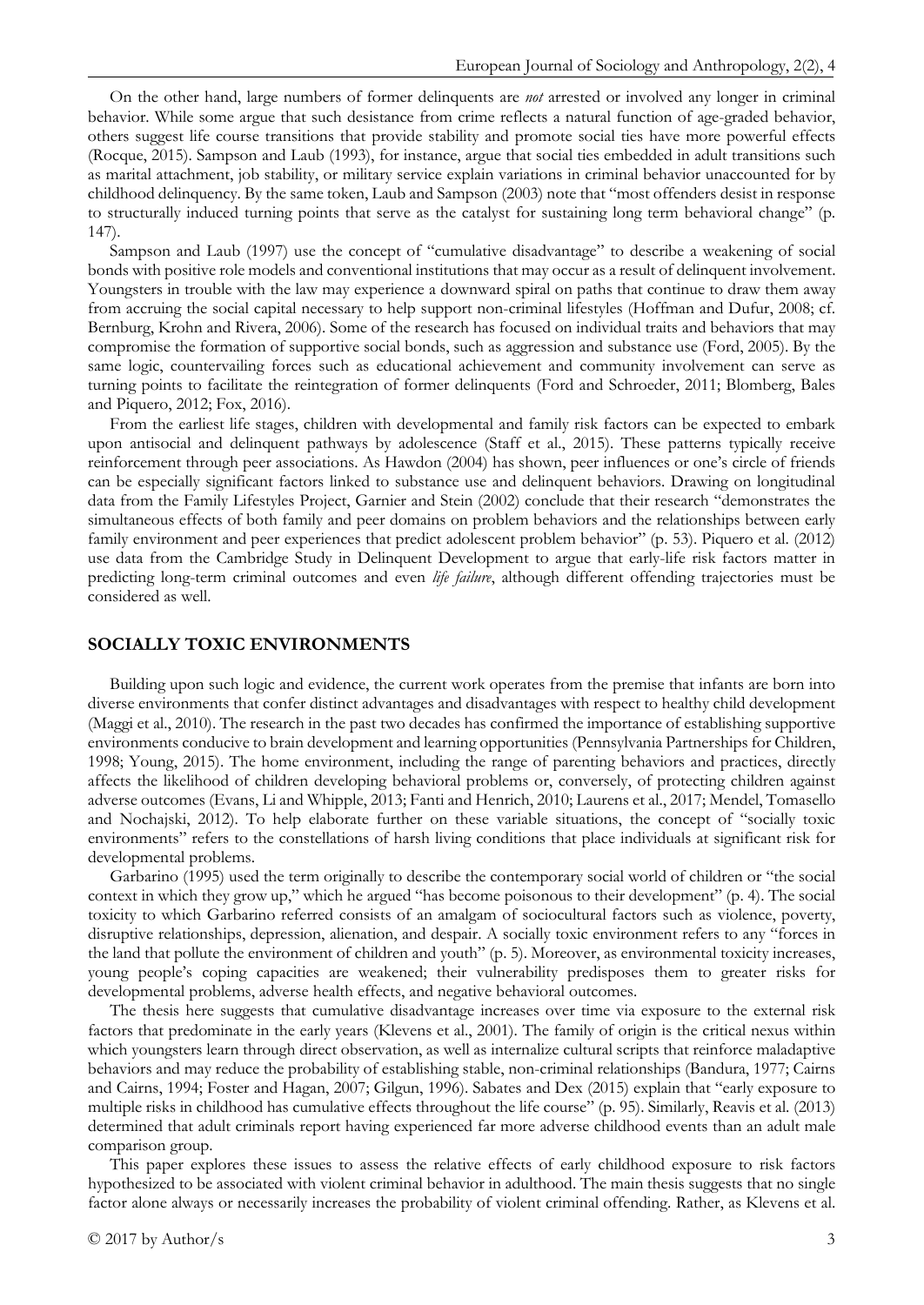(2001) have shown, varying combinations of risk factors exacerbate cumulative disadvantages that are linked to the long-term propensity for violent criminal outcomes. The study examines retroactively the extent to which combinations of risk factors produce socially toxic family environments and serve as distal precursors to violent criminality in adulthood (see Murray, et al., 2010).

# **METHODOLOGY**

Consistent with Holligan and Deuchar's (2015) approach and Klevens et al.'s (2001) case control method, life history interviews were conducted first with 38 male inmates imprisoned for violent offenses. Mostly in their midtwenties, these men were serving sentences generally of 40 months or longer in a medium-security federal correctional facility located in southern Ontario. In addition, a matched comparison group of 66 males enrolled in an Ontario university were interviewed using the same core instrument. By their early twenties, the latter group was enrolled in university and largely uninvolved with violent or other criminal forms of behavior. While by no means an experimental design, both groups of young men were of similar age and the same cohort to control to some degree for historical conditions (Elder, Johnson and Crosnoe, 2003).

## **Recruitment and Samples**

The first sample consisted of self-selected inmates from a facility where a research assistant worked as a Correctional Officer. She had an established rapport with many of the inmates on one unit, several of whom readily volunteered for the interviews. The recruitment from that unit involved a simple posting that promised coffee and doughnuts in exchange for a roughly two-hour break from the inmates' regular routines to talk about their life histories. The inmates could choose to be interviewed by either the author or the research assistant, depending on their comfort level. Nearly half the inmates on the unit volunteered to participate. Their demographic and offending profiles matched those of the whole unit, with no significant differences in terms of average age, length of sentence, or offence types.

Most inmates were serving time for multiple offences and had received sentences from 3-10 years. **Table 1** contains the distribution by each inmate's "main" offence. In all but one case, the men were serving time currently for violent crimes, either alone or in conjunction with property offences. Most men acknowledged readily their participation in the crimes for which they were charged. In five cases, the inmates held different views than the official police accounts, believing that they were less involved or had assumed some responsibility for the actions of others. Two inmates were appealing their convictions.[1](#page-3-0)

| <b>Primary Offence (Severity)</b>               | Cases |
|-------------------------------------------------|-------|
| Murder or manslaughter                          |       |
| Aggravated assault or attempted murder          |       |
| Armed robbery (money motive with some violence) |       |
| Property offences only                          |       |
| Total                                           |       |

**Table 1.** Offence Categories of Most Serious Offences

The second group consisted of university students attending a public university at the same time as their incarcerated counterparts. These individuals were born in roughly the same years or as part of the same generational cohort as the inmates (with a few slightly older inmates). Students were recruited through an on-campus campaign aimed at undergraduate criminology and sociology students. The volunteers agreed to participate without any incentives or knowledge that inmates had been interviewed using the same life history approach, but signed consent forms to participate, consistent with the requirements of the university's ethics review committee. The original aim was to interview a comparable number of university students. The initial sample, however, produced such low rates of early childhood traumas that the author initiated a second round of interviewing to increase sample heterogeneity. Thus 66 male students participated as a complement to the 38 inmates, or an overall sample of 104 interviewees.

## **Interview Schedules**

The interviews assessed the relative importance of their background characteristics, family life, friendship networks, and schooling at selected developmental stages, as well as life-course transitions, in shaping their pathways into either of two public institutions: the medium-security prison or the university. The interviewees

<span id="page-3-0"></span><sup>&</sup>lt;sup>1</sup> In one specific case, the inmate vehemently denied having been involved in the murder for which he was convicted, although he was not appealing the court's decision.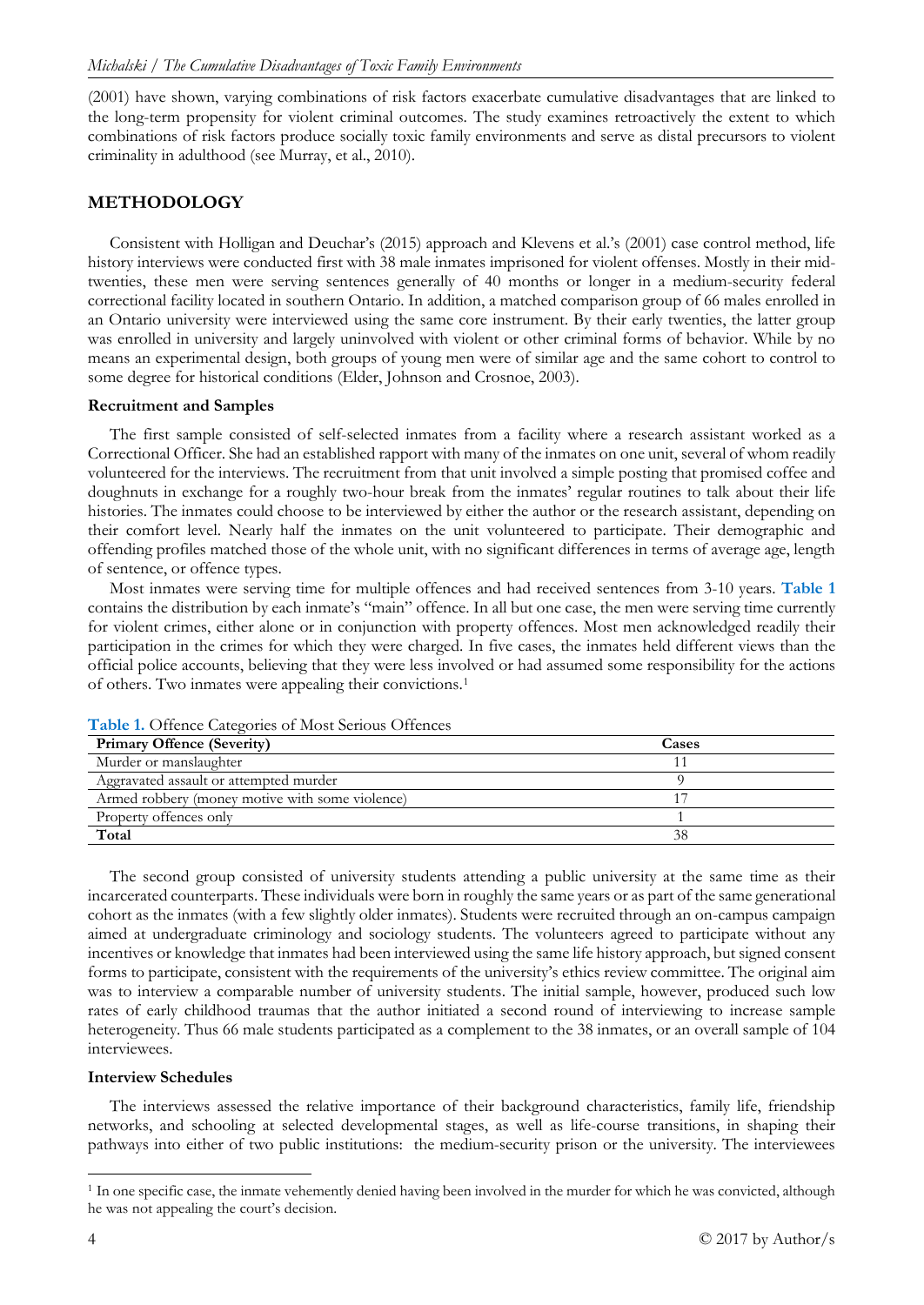responded to questions dealing with key issues at three specific points: 1) as young children around the age of five; 2) as adolescents entering puberty; and 3) as teens during their high school years. For each life stage, participants were asked about their families and relationships with their parents, living conditions (including housing stability), general social and economic situations, friendship networks, supportive and non-supportive parenting practices, the use of corporal punishment, and parental substance use.

Many questions were repeated for the next two stages, but then supplemented with additional items pertaining to their schooling, romantic involvements, and work experiences. The interviews included open-ended questions about the circumstances under which they first left home, along with critical events or turning points that they believed help shape their lives as teenagers and young adults. A final section gathered information about the circumstances surrounding the most recent crimes for which the inmates had been incarcerated, while the university students were asked about their decisions to attend higher education.

The interviewers recorded the responses manually for each question posed. While many questions dealt with highly specific information, several open-ended questions dealt with life experiences that required lengthier transcriptions. The quotes were recorded verbatim in quotation marks or, in more expansive accounts, as summary descriptions in note form. For the inmate interviews, the author reviewed case file data to confirm key information or reports of early life experiences, family histories, and schooling. Inmates rarely contradicted the case file materials, with discrepancies usually linked to the circumstances surrounding their convictions. The face-to-face interviews with the inmates averaged just over two hours.

The author alone interviewed the university students, which usually required between 60-90 minutes. Their responses were not corroborated further, but most items did not involve highly sensitive information beyond certain kinds of personal disclosures (e.g., drug use) and the usual concerns regarding the possibility of social desirability bias with self-reports. In accordance with best practices, the interviews occurred only after subjects reviewed a study information guide and signed a consent form ensuring confidentiality. All interviews were conducted: a) in private and were *not* tape-recorded (the manual recording of responses was done with the consent of the interviewees); b) naturalistically and supportively, as more of a conversation; and c) without any pressure to respond or making evaluative judgments about the content of their responses (Tourangeau and Yan, 2007). In fact, nearly every respondent, whether an inmate or a university student, visibly appeared to enjoy the interviews and telling their "life stories."[2](#page-4-0)

#### **Analytic Strategy**

The author transcribed the interviews to create an integrated file of life stage information to summarize key demographic information along with family, friendship, schooling, and employment data. The next stage involved axial coding of the more detailed accounts of life experiences, using highlighted "sticky notes" for each transcript. The analysis identified the key themes and experiences that participants discussed during their interviews, broken down section by section. The main analytic focus involved the identification of important social context issues and the social networks within which the interviewees were embedded at life stages where the developmental transitions occurred (see above). The current study focuses mainly on their early life stage experiences, or the prevalence and comorbidity of several risk factors associated with troubled lives and antisocial behaviors prior to adolescence.

A final pass through the data had two objectives. The first aim consisted of categorizing each of the themes based on the literal translation of the words used and the main ideas that interviewees hoped to convey in responding to direct questions. Several questions inquired about their most vivid memories at various stages of their lives, while highly specific questions focused on both "risk" factors (e.g., "When you were growing up, did you ever see your parents or step-parents be physically violent toward one another in any way?") and "protective" factors (e.g., "When you were a young child, how often would you say your parent(s) read to you?"). Accompanying probes allowed for the interviewees to fill in the details about what they recalled happening, as well as how often parents (or others) engaged in a variety of different forms of prosocial and harmful behaviors alike.

The second objective involved simply descriptive counts of how often the interviewees identified each specific behavioral pattern (positive and negative), along with the degree to which different patterns clustered together thematically. Since neither sample involved probability sampling, formal tests of statistical significance could not be used with any confidence to generalize these results beyond the samples in hand. Hence the focus of the current analysis centers more around the overall narratives that could be constructed based on the responses and language each person used in describing their lives in early childhood and then upon entry into puberty and adolescence.

<span id="page-4-0"></span><sup>&</sup>lt;sup>2</sup> The inmates were remarkably responsive and engaged for the most part, since the interviews provided a break from their normal routines and they were able to enjoy the benefits of outside food and company in a relaxed setting. Most prisoners talked, as with their student counterparts, quite extensively and even at times effusively about their life histories. It is not an everyday experience for people to have an active, non-judgmental listener interested in hearing all about their lives.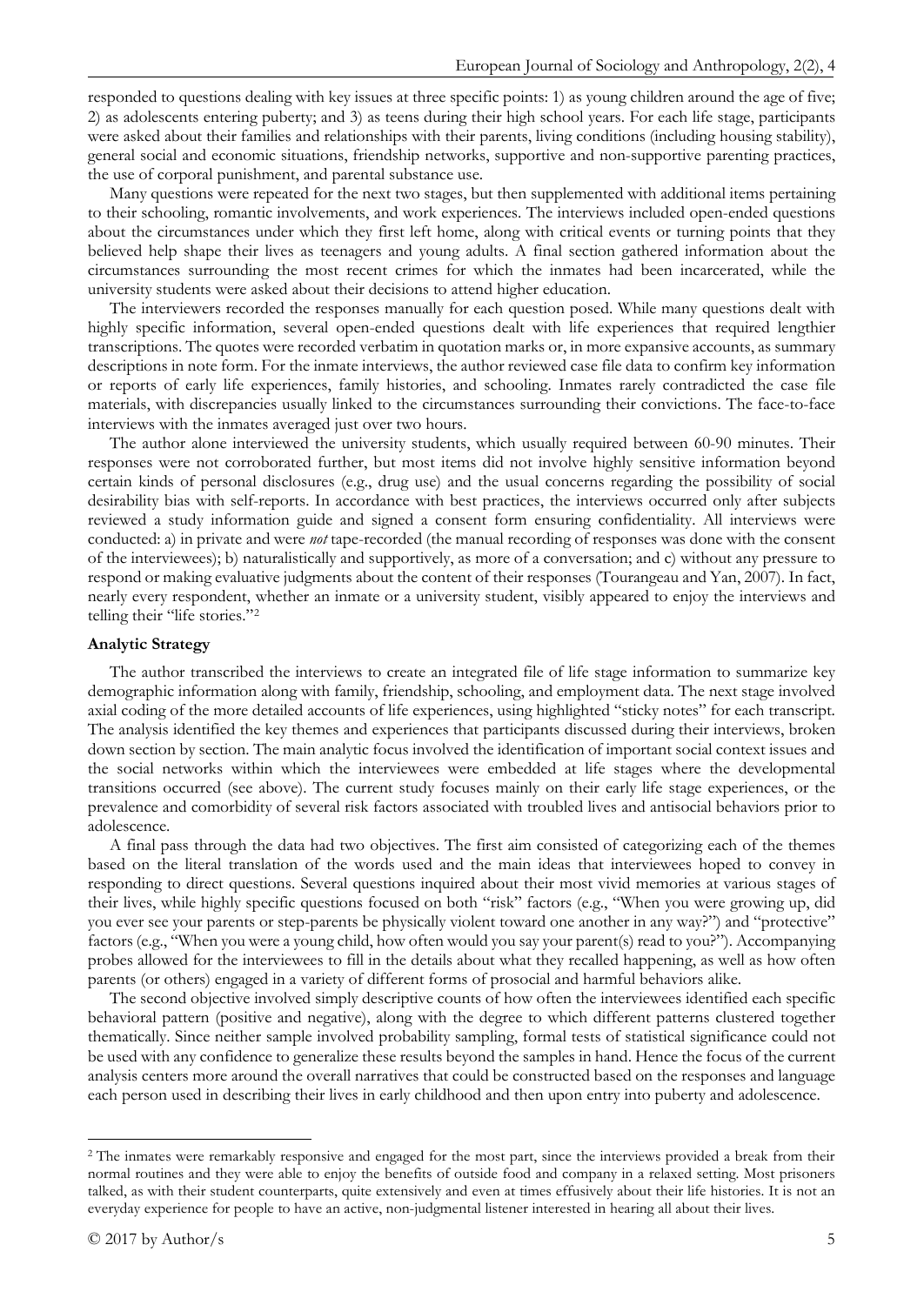## **Study Limitations**

The study's limitations are linked to the methodology and the exploratory nature of the study based on in-depth life history interviews. While the author developed a purposive, matched sample of inmates and university students, neither could be designated as representative of their more general populations. Hence the author eschewed formal tests of statistical significance as a key method for determining similarities or differences between the two groups, even where descriptive summary statistics were presented. The non-random samples ensure further that the findings cannot necessarily be generalized to the experiences of all types of inmates or those attending higher education. The exclusive focus on male experiences, moreover, precludes any discussion or generalizations about females or transgender individuals. Future research plans include replicating the same study approach with incarcerated females and a matched group (demographically) of women attending universities.

The cross-sectional and retrospective nature of the interviews limits any definitive means of establishing causality, which helps explain the study's focus on the more thematic nature of the memories and recollections of their early family lives and significant life events. Individual reconstructions of their lived experiences are fraught with problems (e.g., selective memory, accuracy), but these were minimized as much as possible by asking quite specific questions in a consistent fashion for each of three distinct time periods and structured as a life history (Klevens et al., 2001). The inmate interviews were supplemented further with cross-referencing to case file information to ensure greater accuracy. But even if the details were not always entirely accurate, the richness of the data revealed a consistent set of overarching themes and "languages" that the inmates and students used to construct their life histories. As a simple example, many of the students used the word "love" at various points along the way during the interviews to describe different facets of their family lives or their childhood memories (e.g., "I loved hanging out with my brother"), but the inmates almost *never* used the term in their conversations.

## **STUDY FINDINGS**

#### **Demographic Characteristics**

In terms of their backgrounds and basic demographic information, the inmates ranged in age from 20-66 (mostly in their 20s and early 30s, with one older man), with a mean age of 27 and a median of 25 years. The university students ranged from 19-52, with a mean of 24 and a median of 23 years. Clear majorities of both groups grew up in either towns or mid-sized urban centers. The geographic distributions were comparable, with similar Ontario school systems and educational opportunities for both subgroups.[3](#page-5-0)

Nearly all inmates reported coming from either middle-class or working-class families; four lived in poverty and an equal number grew up in upper middle-class or wealthy families. By comparison, the university students were more likely to hail from upper middle-class or wealthy families (just under 32%) and less likely to have lived in poverty (4.5%). No one in either group reported being "homeless" at any point, although at least two inmates reported having to move because their family could not pay the rent (two others reported being "not sure").

Most men in both groups grew up in houses owned by their parents, although a higher proportion of the university students' parents owned their own homes. Approximately half of both groups reported moving at least once by age five, with no dominant reason or pattern emerging. The economic factor, however, played a less prominent role with respect to the long-term outcomes, especially as one drills down further into their lives to assess the salient family dynamics. The remainder of the paper focuses on the thematic analysis of early childhood risk factors and pivotal family experiences as these relate to subsequent institutional outcomes.

## **Independent Risk Factors**

Both the inmates and the university students overall were remarkably open to discussing their life histories, whether in talking about positive experiences or in recalling some of their more difficult memories. Their stories reflected a genuine interest in trying to reconstruct their pasts, as well as appeared to have some therapeutic value as interviewees divulged intimate details of their early family lives and certain challenges they confronted. In terms of possible adverse childhood events, the thematic analysis revealed that six factors recurred most frequently, each identified in the literature as a potential risk factor for adult criminality:

- Parental daily drinking or alcoholism (Reavis et al., 2013)
- Parental drug use or addiction (Widom, Schuck and White, 2006)
- Parental involvement in criminal activities (Laurens et al., 2017)

<span id="page-5-0"></span> <sup>3</sup> It is important to note that in this study, most interviewees did *not* grow up in impoverished urban cores or American-style "ghettos." While the educational institutions were by no means uniform across geographic regions, neither did the interviewees experience dramatic fluctuations in the quality of their public schooling, as most grew up in southern Ontario and without much inequality with respect to funding and resources for the public school system.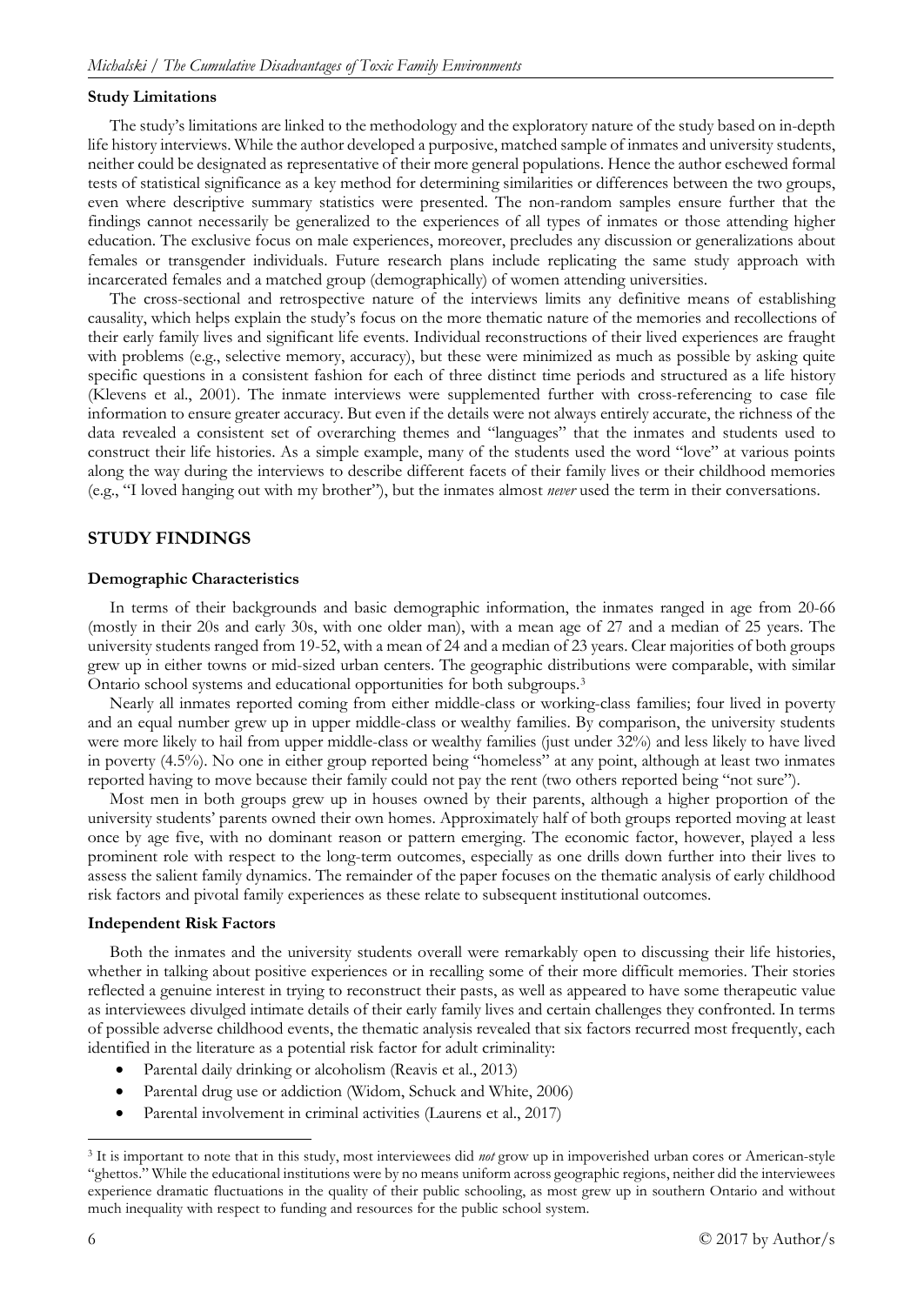- Persistent family violence or routine spousal conflict (Ireland and Smith, 2009)
- Child maltreatment, i.e., physical and emotional abuse; neglect (Payne et al., 2005)
- Family instability, i.e., divorce, child protection, foster care (Yampolskaya et al., 2011)

In considering these risk factors, the fact that each directly implicates parental behavior represents a common thread that weaves them together. The inmates indicated they were far more likely to have experienced all but one of the risk factors as compared with the university students during their early childhoods. The lone exception involved daily drinking or alcoholism, even though a slightly higher percentage of inmates reported witnessing more of that behavior too from their parents or caregivers. Thus the inmates in their young lives confronted much higher prospects of having parents who used illicit drugs, engaged in more intimate partner violence, were more likely to separate or divorce, or used of child protective services. The inmates also reported a higher incidence of child maltreatment, especially in terms of child neglect or lack of parental involvement in caregiving (e.g., less likely to have a parent read to them). **Table 2** presents the relative distributions of the presence of each factor in the early lives of the inmates and students.

| <b>Parental Behaviors</b>        | $%$ Inmates<br>$(n = 38)$ | % Students<br>$(n = 66)$ |
|----------------------------------|---------------------------|--------------------------|
| Daily drinking or alcoholism     | 57.9                      | 45.5                     |
| Drug use or addiction            | 44.7                      | 6.1                      |
| Criminal involvement             | 21.1                      | 4.5                      |
| Family violence/spousal conflict | 76.3                      | 16.7                     |
| Child maltreatment               | 57.9                      | 13.7                     |
| Family instability               | 47.4                      | 12.1                     |

**Table 2.** Parental Behaviors by Age Five for Inmates and Students

None of these factors alone *determined* long-term institutional outcomes, but the multiple risk factors created the types of toxic family environments that appeared to have an enduring impact. For example, one inmate was born to two teenaged parents who divorced by the time he was two. He then lived with his father and a stepmother who was physically abusive. He stated that "the only thing that prevented me from using the shotgun on my stepmother as a young child was the fact that I couldn't reach the weapon." His father beat him severely as well for his more serious transgressions, and, following one especially harsh beating, child protective services removed him from the home. In another case, an inmate stated his parents would tie him up in a harness on the front porch "while they went to party and to get more drugs." He witnessed much domestic violence, including one incident where his father beat his mother savagely with a coat hanger – the one on which he reportedly "hung my little jacket." Both parents eventually were arrested for heroin and drug trafficking. The boy ended up being raised by his grandmother, lost contact with his father, and yet continued to visit his mother in prison for several years.

The inmates frequently described their family lives with colloquial language that alluded to social toxicity. One inmate, for instance, responded immediately to the question about his earliest memories by stating his family was "fucked up" and how he "watched my dad beat the shit out of my mom." He talked further about how "there was a lot of dope around" and summarized his situation with the comment that "my family is dysfunctional hardcore." After his parents split up, his mother started seeing another man who "beat the shit out of my baby sister; she was almost killed." In another equally dramatic case, an inmate described how he did not really know his father, who was sent to jail before he had turned three years old for drugs and related offenses. His mother, who worked as a nurse, then "hooked up with this guy" after they had moved and "he was violent with my mom and always on cocaine." He then described the traumatizing impact of his most vivid memory:

Her boyfriend came home late. He went into the bedroom and yelled at my sister and mom, asked sister "who is your mom fucking?" He threw my sister around, took mom in front of stove, grabbed a knife and stabbed her. He took a lot of swings, but only got her 3 or 4 times. Mom hunched over and he was squeezing her blood out of her. I stood by shaking, watching it all. He got arrested and she was hospitalized… She didn't have a man in her life for the next three years, but I was always looking over my shoulder fearing the man who stabbed my mom.

These examples reflect some of the most powerful correlates of long-term violence and criminal activities. The trajectories linked to early life experiences proved particularly forceful. By the time those living in toxic environments entered public schools, the lack of appropriate nurturing and the general familial dysfunction created enormous barriers for these youngsters for developing healthy attachments or "non-criminal" lifestyles. The results indicate that several risk factors converged to create "toxic environments" among most of the inmates studied, yet only rarely coalesced to such dramatic negative effect within the university student families.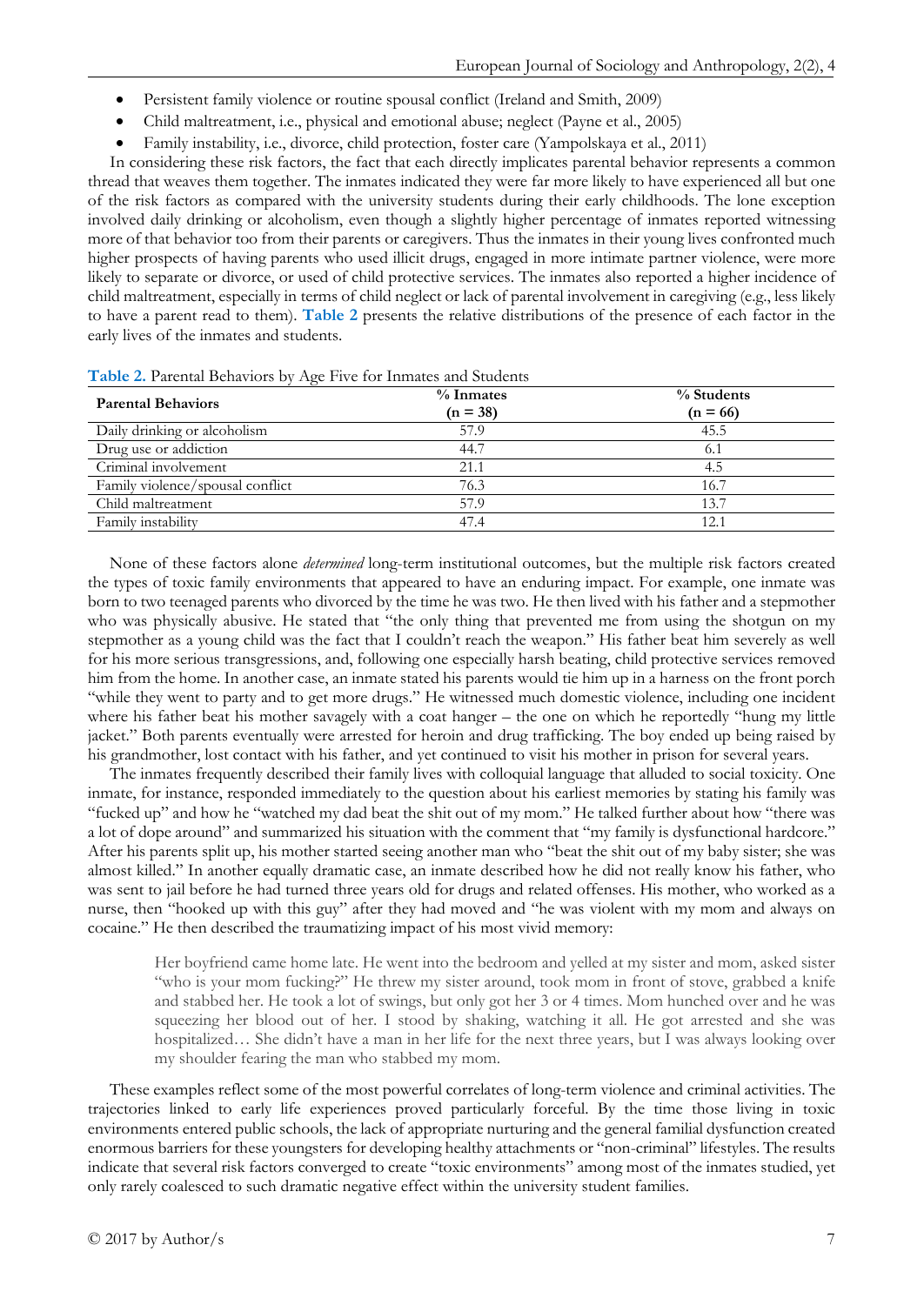For instance, parental drug use or addiction occurred in almost 45% of inmates' families, but in proportionately far fewer university student families (6.1%). Not only were some inmates' parents addicted or even arrested for consumption or dealing, but in at least two cases the parents introduced the children to the drugs as well. Yet only four university students reported knowledge of their parents *ever* using illicit drugs, which usually involved marijuana. In one student's case, he reported that his father used marijuana on occasion "as a means of enhancing his professional work," or to be more "creative" in his thinking. The young man viewed his father's use of drugs as amusing rather than problematic, reporting no negative impacts. In comparison, inmates often experienced far more adverse events because of their parents' illicit drug use or alcoholism.

In addition, a much higher proportion of inmates witnessed and/or experienced persistent forms of domestic violence during their childhoods: three-fourths reported serious levels of family conflict and violence. Among university students, only one in six reported witnessing serious family violence as young children, but never to the point of police intervention. For example, consider a case of an inmate who reported that his father often acted in violent ways toward his common-law partner (the inmate's mother). He noted that his father was violent with the entire family. He reported that his younger sibling was "molested and beaten by my father," and that the worst thing that his father ever did to him as a child was to "(shove) a knife up my ass." He was removed from his home following the sexual and physical abuse, and thereafter lived in a series of foster care and group homes. That fate – direct child services intervention, foster care, and/or group home alternatives – befell almost half of the 38 inmates interviewed by the time they had reached adolescence, but only one of the university students.

The university students reported having fewer serious problems and arguably exhibited more resiliency in confronting challenges, especially through relationships with their parents. For instance, one young man had serious problems with a teacher at school and skipped classes often, but his parents sided with him and pushed for the school to transfer him to another classroom. His truancy problems abated as a result and his grades improved dramatically the following year. The general view of these young men was not that their parents were without flaws, but that they displayed more involvement in their lives. University students' parents employed authoritative parenting practices that created a healthier family environment far more regularly as compared with their imprisoned counterparts. Even among the five cases where the students were born to teenagers, the young parents offered enough resources and supports to help protect their children from any serious negative consequences.

Indeed, more than 90% of the university students indicated that their primary caregivers looked after them very well or their care "could not have been better" (two-thirds agreed with the latter statement). Perhaps equally significant, the university students reported being looked after by the *same* caregivers consistently; only four talked about instability or a dramatic change in terms of who looked after them. In addition, whereas 88% indicated that their parent(s) "paid a fair bit" or "paid a lot" of attention to their needs, only one respondent claimed that his main caregiver "paid no attention" to his needs. Finally, more than three in four university students stated that their parents or caregivers read to them at least once a week or more, including 31% who indicated that parental reading occurred daily as young children. These figures contrast sharply with the fewer than half of the inmates who received regular reading. In total, only 11% of the university students reported being read to "never" or "almost never" as a young child, as compared with one in three inmates.

#### **Socially Toxic Environments and Adolescence**

While any *one* of the aforementioned six factors might have negative developmental consequences, the various combinations of factors added layers of cumulative disadvantage that almost assuredly contributed to the adverse outcomes that ensued for the inmates. These same issues have been shown to have adverse impacts on children in the comparative research (e.g., Farrington, Ttofi and Piquero, 2016; Maldonado-Molina, et al., 2009). For example, exposure to many of the same factors were parallel predictors in a study of adult male criminality in Colombia (Klevens et al., 2001). More important, that same study confirmed that the odds ratios for criminality jumped dramatically – by a factor of more than eight – among those who reported any combination of at least three or more of the risk factors.

Hence for the present study, if interviewees reported experiencing any combination of at least three of these six dimensions before age five, then they were classified as having lived their formative years in a relatively dysfunctional or "toxic family environment." In total, 63% of the inmates provided details of their early lives, confirmed with supplementary case file information, to warrant classification in toxic situations *before the age of five*. The data revealed further that multiple factors typically did *not* converge among the university students: only two students *ever* experienced the same degree of toxicity during their entire childhoods. The interviews confirmed that most had to cope with far more circumscribed levels of toxicity that left them less traumatized or "at risk" compared to their incarcerated counterparts.

In total, 30 of the 38 inmates interviewed (78.9%) experienced a high level of toxicity in their family environments if not from early childhood, then at least by the time that they reached adolescence. Yet despite the overwhelming evidence of toxic family environments, most inmates recounted some positive experiences or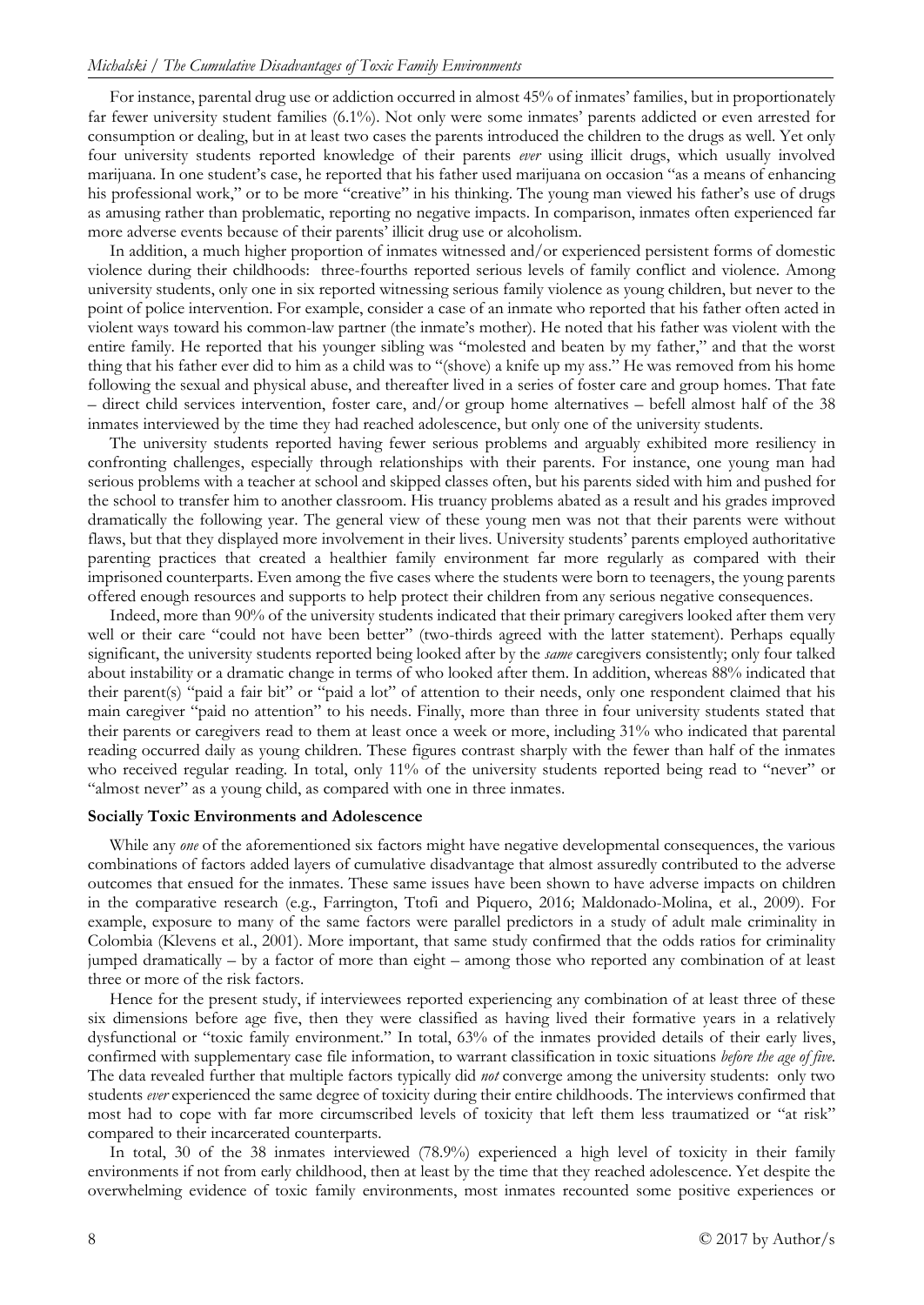memories with their parents or caregivers. For example, the same inmate who had been removed due to sexual and physical abuse reported having some happy memories of his family life as a young child. His most vivid memories involved family fishing outings and enjoying trips to a summer cottage. Many inmates recalled at least some periods of calm and even joy, interspersed with the stormier times that they endured. In only a handful of cases did they refuse to acknowledge *any* such positive experiences or contentment with some aspects of their early family lives. For most inmates, however, the broader themes of their childhoods revolved around daily drinking or alcoholism, a parent's drug habits or other involvement in criminal activities, familial violence and abuse, and in many cases family breakdowns and an early introduction to strangers' homes and state institutions.

In stark contrast, a majority of university students reported having *positive* experiences and connections with their families dating back to their earliest memories. One student recalled that "we spent a lot of time together. We went on trips almost every couple of weeks." In primary school as well, he talked about "the attention I got from the teachers." Yet the notion of idyllic family lives even among the university students could not always be sustained, for many reported having various struggles as well.

One first-year student talked about how "money was tight in our family. My parents argued a lot, and my brother was sick." His first encounter with the law involved public drinking while underage, but he did not continue down the path toward long-term criminality. Instead, he talked about spending "a lot of time with friends and my brother playing sports" and fondly reported "I was very close with my parents." The theme of relatively strong family bonds resonated with many of the university students, but especially among those who claimed to have never been in trouble with the law:

My family was close knit. Everyone was treated equally timewise. And everyone participated in sports, organizations and clubs and we were encouraged to do so. It was cool too because my parents liked my friends and their positive attitudes. My parents often knew their parents.

Since nearly four in five inmates reported severe family difficulties before they had reached adolescence, it is probably secondary to consider what impact the parental discipline may have had. The debate persists as to whether corporal punishment has negative behavioral and emotional consequences on children, but the toxic environments to which these inmates were exposed likely overwhelmed any possible independent effect of that disciplinary tactic. It should be noted, though, that 90% of the inmates (34 of 38) reported corporal punishment by a primary caregiver as a means of being disciplined on an occasional or regular basis. Anyone witnessing serious violence in their homes or who had parents with substance abuse problems experienced corporal punishment. Hence the use of corporal punishment to discipline children cannot be disentangled easily from the other behavioral patterns established in these family households.

Furthermore, as young children, the university students' parents clearly set boundaries and disciplined them on occasion – even to the point of using corporal punishment and/or yelling to convey their displeasure in nearly 85% of the cases. Stated differently, only 10 of the 66 university students grew up in families where the main form of discipline consisted of parents *only* talking calmly and/or possibly giving "time outs" for misbehavior. Yet just three students reported experiencing some type of severe physical abuse in the form of choking or serious violence at the hands of their caregivers. The interviewees nevertheless reported some negative incidents or traumas that they experienced in their young lives, but tended to frame these as much more time-limited memories of specific events as opposed to lingering or persistent dramas that played out over extended periods of their childhoods.

From the life-course perspective, children have little power or choice regarding their families of origin and living situations. The inmates responded to the toxic family environments in which most had been born or raised often by externalizing their behaviors through aggression. As children, they learned to be fighters and survivors. But such "adaptive" strategies tended to further compromise successful long-term adjustment or integration into mainstream society. Their aggressive responses to circumstances might evoke responses from others, thereby reinforcing the behaviors to the detriment of the child. As Sampson and Laub (2003) argued, "aggression and conduct disorder often generate immediate and harsh responses by varying segments of society… aggression tends to foster physical counterattacks, teacher and peer rejection, punitive discipline, and harsh criminal justice sanctions" (pp. 154-5).

Perhaps such behaviors are widespread, as part of the maturation process associated with child development. The evidence suggests, though, that by the time both groups had reached adolescence, a higher percentage of the inmates were involved more often in violence, drug and alcohol use, theft, and breaking the law. One in three university students reported experimenting with drugs and alcohol upon entering their teen years, but only 12% participated in regular theft and 13.6% reported getting into fistfights "on a fairly regular basis," as well as getting "into trouble with the law" (though not always the same person). In contrast, while exact figures vary, a clear majority of inmates reported using controlled substances, engaging in theft, fighting, or breaking the law. Yet many of these individuals expressed some rather interesting insights in connecting their early life experiences with their own troubling behavioral patterns.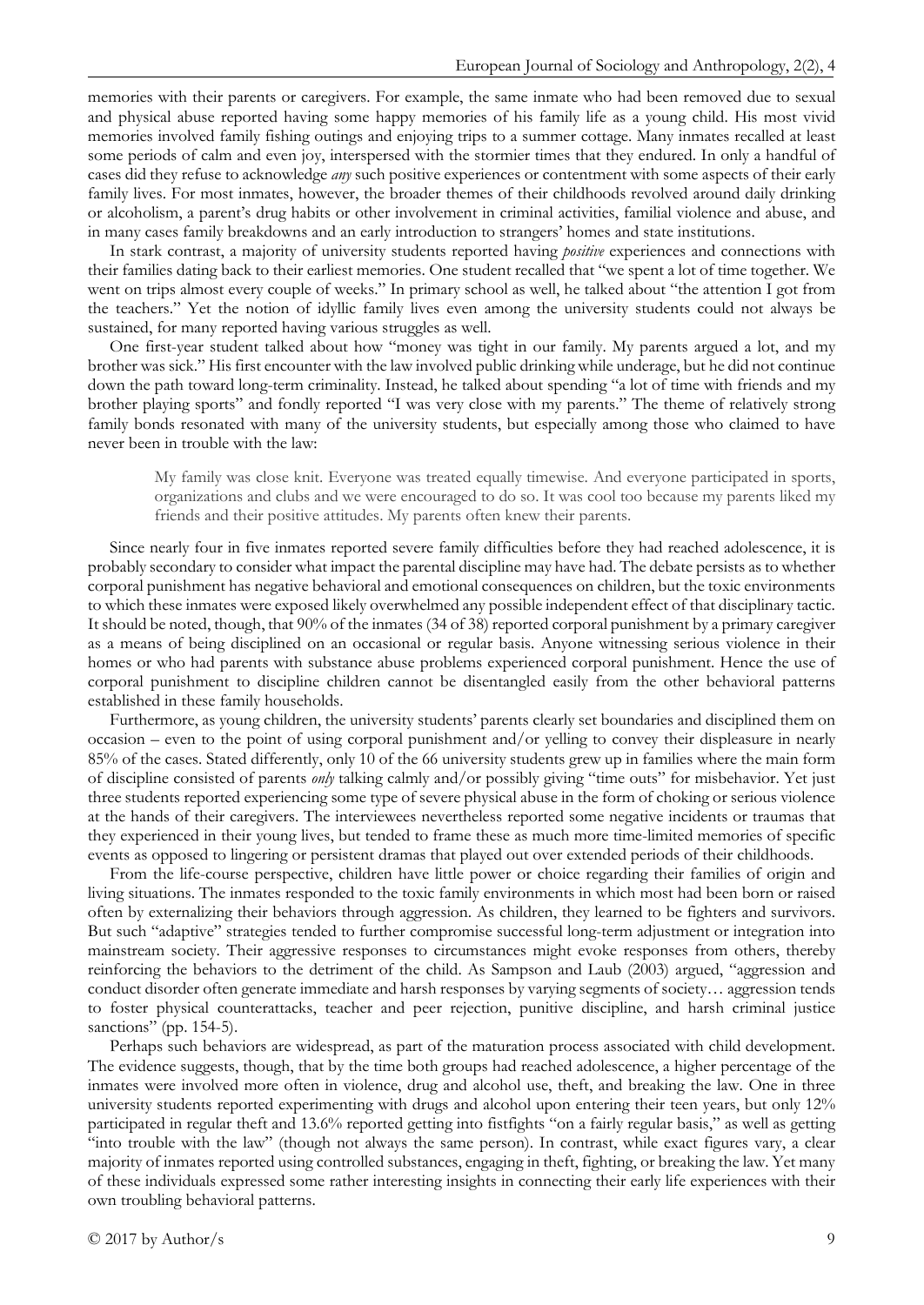While some individuals arguably were born with personality traits or characteristics that might be viewed as maladaptive to a degree, the inmates immersed from an early age in toxic family environments learned to act out with various forms of aggression. As one inmate explained, "I wish my mother hadn't been so irresponsible. If you injure a child psychologically, mentally and physically, they'll respond in a certain way." Although maladaptive or antisocial by conventional standards, the aggression and conduct disorders displayed by most inmates were typically reinforced through their interactions both within the family (many reported serious sibling fighting as well) and with their peers. Or, as another inmate reported, "after constantly witnessing and experiencing abuse, you develop a 'fuck it' attitude." That attitude, if reflected in behaviors, undermines one's chance for success. As Sampson and Laub (2003) argue, "The cumulative continuity of disadvantage is thus not only a result of stable individual differences in criminal propensity, but a dynamic process whereby childhood antisocial behavior and adolescent delinquency foster adult crime through the severance of adult social bonds" (p. 155).

In contrast, university students who had some family difficulties did not express the same intensity and proved to have more resources and resiliency to cope effectively. In one case where there were family problems during adolescence, the young man talked his parents' challenges for a two-year period when "dad was drunk and (they) were fighting about money (and he) slapped my mom and gave her a black eye." The situation spiralled downward because "my parents got into financial trouble and we had to move to a smaller house. My dad drank a lot more but (we were) still taken care of great. But that all passed when I was about 13 or 14 and went back to normal." Rather than continue to fall apart, he talked about how his parents reconciled, stated that "family life was great," and described his high school years as "perfect," especially because he had a "best friend" and experienced considerable success with sports.

Consider further one of only two cases of university students reared in a toxic family by the current study's standards. The young man grew up in a large family with an alcoholic parent, spousal violence, multiple forms of child maltreatment, and considerable sibling violence. He displayed aggression and behavioral problems in school, but received substantial positive feedback and external supports through his exceptional scholastic achievements and his athletic prowess. As an adolescent, he flirted with drugs and alcohol and becoming more involved with "the wrong crowd" (in his words), but turned his life around rather dramatically in grade 8:

I spent a great deal of time away from home because I had a pretty dysfunctional family. I honestly didn't enjoy being around my parents, who were fighting constantly, and especially my father, who always drank at night, cursed, and just always seemed miserable. But he managed to get up and go to work every day… I found my own way, with lots of teachers encouraging me and treating me with respect and interest. In addition, I had a coach, Mr. S., who really thought I was special. He pushed me to remain in sports and encouraged me throughout high school. But more than anything, I had one grade school teacher who I stayed connected to (and) they almost became like a second family. She *never* gave up on me, right through the worst periods with my own family and in high school. I often spent time having dinner or studying at their home in the evening rather than at my place. I look back now and realize how lucky I was to have all these people in my corner, and especially after my parents divorced while I was in high school. I could have easily ended up on drugs or in jail.

The above example represents an exceptional circumstance among the university students, i.e., an unusual case where the young man experienced much of the toxicity that most inmates reported. Yet as with the participants from Werner's (2005) Kauai longitudinal study, the student survived and even thrived in a rather difficult environment by having unconditional love and support from a caregiver outside of his family: "Children who succeeded against the odds had the opportunity to establish, early on, a close bond with at least one competent, emotionally stable person who was sensitive to their needs." She reports further that "Much of this nurturing came from substitute caregivers… Resilient children seemed to be especially adept at 'recruiting' such surrogate parents" (p. 12). In brief, having that one special person in their lives can enhance children's resiliency far beyond what might be expected. As per the above example, having a surrogate parent or family with well-adjusted, supportive individuals can be a powerful protective factor against riskier behaviors such as joining gangs.

It is difficult to assess that argument fully through retrospective interviews, but the study results are suggestive. For example, more than half the inmates  $(21/38$  or 55%) reported joining gangs or delinquent peer groups in adolescence, as compared with only 12% of the university students. Many inmates reported that they wished they had never made that specific choice with the benefit of hindsight years later. One described it as the "worst mistake of my life," while another counselled against any young people getting involved with gangs. At the time, however, the inmates spoke of the importance of gangs in providing acceptance or even a *family* that they lacked in other spheres. Some felt that, in effect, the behaviors that they had learned or their adaptive responses to their toxic environments were in fact better suited to the demands of gang life and respected by fellow gang members.

Moreover, most inmates (55%) reported having problems adapting to school in general, while fewer than one in five university students reported similar learning or emotional problems linked to their schooling. In a few cases,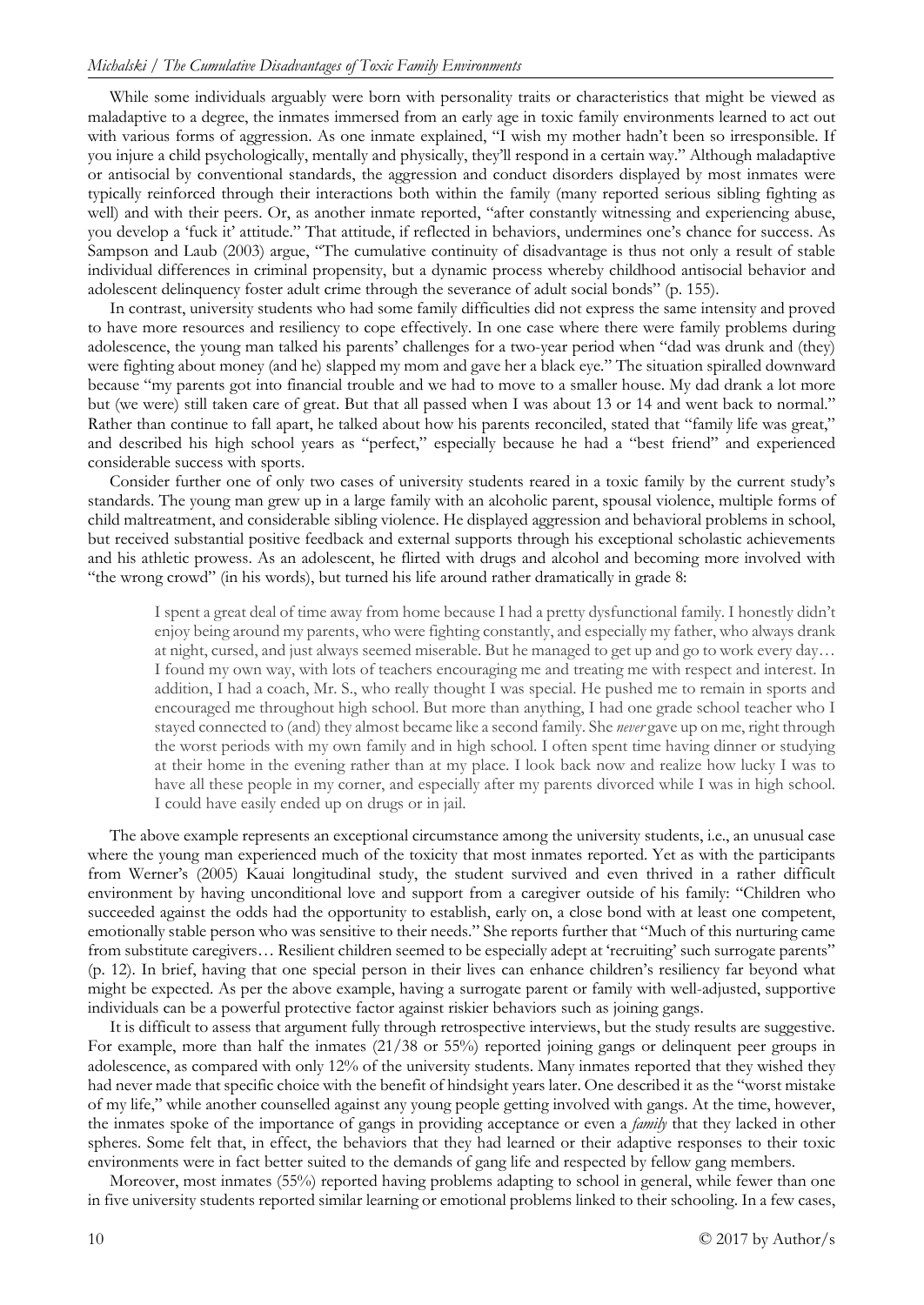inmates identified themselves as having ADD/ADHD, dyslexia, or other reading disabilities or neuropsychological problems. Some were frustrated by frequent moves or changes of schools, their failure to be accepted by their peers, or, in at least two cases, the ridicule that they received because of being poor and not able to afford trendier clothes. As expected, some inmates reported that teachers or principals seemed to be quite hostile toward them, or perceived that authority figures were intent on harassing them at every turn.

While the causal linkages require further study, one might hypothesize that there was likely a fair degree of reciprocity in such relationships. One can imagine antisocial behaviors eliciting negative sanctions, which then reinforced the maladaptive responses and undermined whatever positive forces might have been available. As one inmate recounted, he should have been failed by a math teacher who told him directly that he passed the young man simply because he did not want to have to see him any longer. The inmate disclosed he was deeply hurt by that comment. In contrast, 80% of university students (despite mixed attitudes about school) nevertheless expressed having "strongly supportive" or "completely supportive" teachers – and some 62% reported having a "really great" teacher in their school at that time as well.

The group homes and reform schools the inmates attended did not seem to have positive impacts on these men, though again caution should be exercised with such an interpretation. The current study concentrates on only one subpopulation of inmates. By definition, the earlier state institutions failed in efforts to straighten out the lives of the men who ended up incarcerated. Some inmates reported experiencing significant levels of abuse in the group homes and alternative schools, while others stressed that their learning curve for criminal and antisocial behavior increased directly as a result of time in such institutions. While it is difficult to evaluate the merits of these claims, it seems safe to conclude that key institutions of social control contributed to the "cumulative disadvantage" of most inmates in the current sample.

In the end, only ten of 38 inmates (26.3%) reported earning a high school diploma by age 20, which could have been an important turning point in their lives (Bersani and Chapple, 2007). Only four of the 24 inmates born into toxic environments ever graduated from high school. Thus these inmates had significantly less education than the general population. In fact, ten of the 24 managed a *maximum* of grade 9 education. In contrast, six of the 14 who had at least some semblance of a non-toxic family life in their first five years managed to obtain diplomas. These figures are still far below national averages, but higher than the comparison group – almost all of whom had graduated from high school "on time."

The inmates' reasons for quitting school included a fair balance between those who were "kicked out" or "expelled," and those who felt that they were on their own and needed to make ends meet. Further schooling seemed to serve no tangible purpose. Only in retrospect did inmates report regrets that they had not continued, applied themselves more, or achieved better marks while in school. By comparison, most university student received support or even pressure to graduate high school, with nearly two-thirds remember being "expected" to attend. By the time these young men were in high school, most had the necessary supports in place and had developed a mindset focusing on university as a stepping stone to their long-term success.

## **DISCUSSION**

Nearly 80% of inmates either were born into or endured toxic family environments by their adolescence, as compared with only two of the men attending university. The trajectories toward criminal and arguably violent dispositions were well established in most cases among these future inmates from an early age, as both witnesses and participants in highly dysfunctional families. The adaptations to the transitions encountered were almost always negative, such that nearly all turning points resulted in furthering their downward spirals. Most significant were the poor parenting practices or "aversive" parenting evident in the clear majority of inmate cases, though their parents sometimes struggled at length to help (see Nelson et al., 2006). One set of parents, for example, took out a second mortgage on their house to send their two children to private school. Most inmates even reported that their parents rated a 4 or 5 (5-point scale) in terms of expressing an interest in their schooling and supporting other aspects of their education.

But these efforts or interests were simply not sufficient to counteract the various negative forces in their children's lives, often perpetrated by the same parents who would carefully review their children's report cards. The widespread use of corporal punishment, for example, may not have been an important "cause" of subsequent delinquency and criminality, but still proved consistent with broader and largely ineffective child-rearing practices. The parents struggled often with their own social, economic, and substance problems, which in large measure created the toxic family environments that contributed to the development of weakened or maladaptive social bonds that placed these young men at risk.

The interviewees attending university clearly benefitted from more stable, healthy family environments and having parents much more highly involved in their lives from an early age. While these men encountered some problems or crises, such as having a parent who might drink too much or witnessing domestic violence, the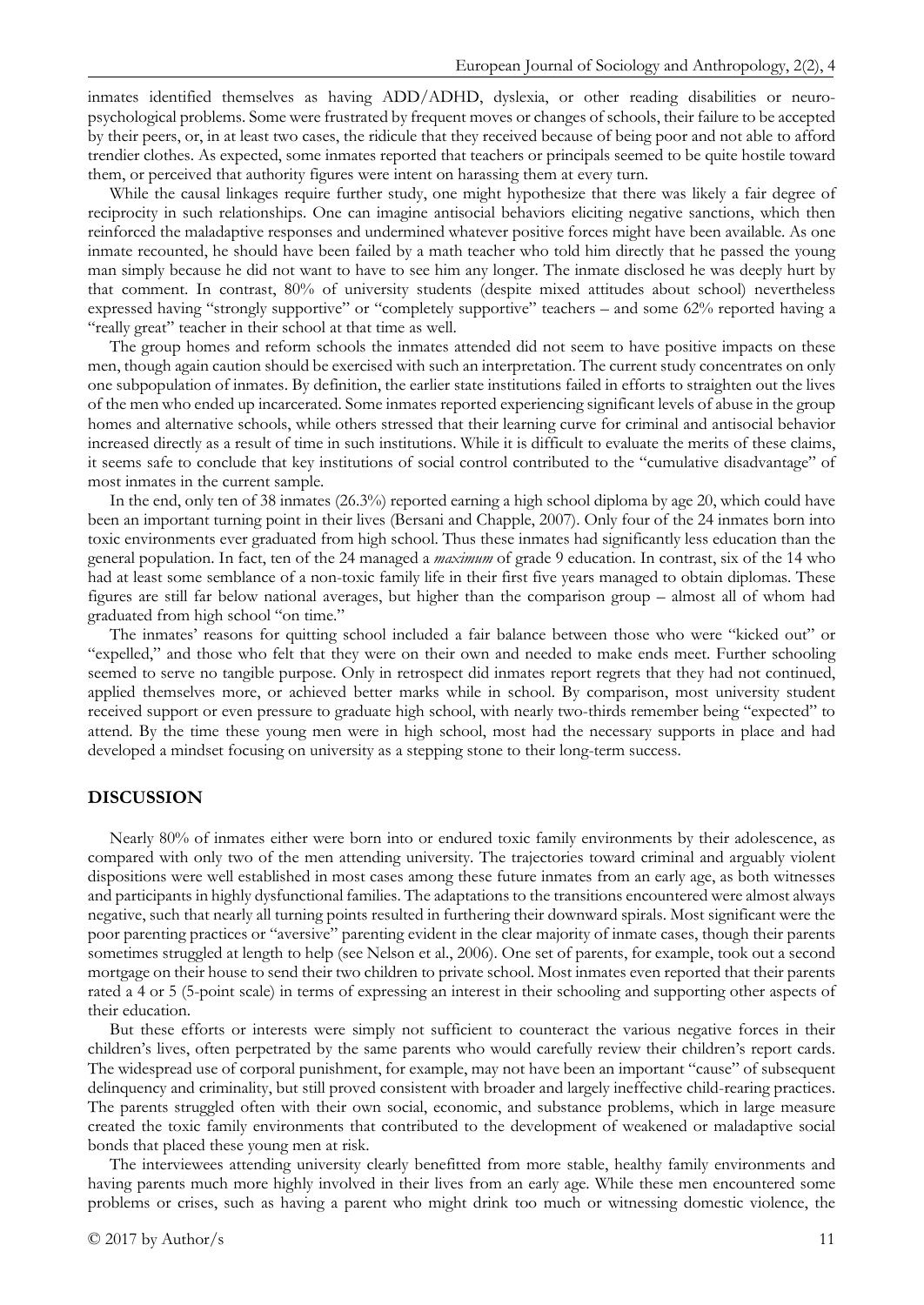multiple risk factors associated with the toxic family environments that inmate endured were far less pervasive. As one student explained, "we were far from perfect, but I'd be lying if I said my parents didn't love me or my sister, or make all kinds of sacrifices to help get us into university." Indeed, the most common refrain among the students involved the narrative that despite their family limitations, most reported that their parents supported their schooling and activities quite substantially.

The in-depth interviews and case file information confirmed that most inmates grew up in dysfunctional families with substance abuse, serious domestic violence, child abuse, and often a lack of supervision or affection. Their lives did not improve appreciably during the key transition phases, including among those who were removed from their parents' homes. The difficulties with transitions at school, as well as their predominantly negative associations with gangs or other peer groups, contributed to the cumulative disadvantage that most inmates carried with them right from the formative years of their toxic family environments.

The likelihood of these inmates desisting from criminal behavior would appear to be quite low, especially in light of their histories of long-term exposure to toxic environments, generally weak institutional supports, and a relative lack of social capital or supportive social networks within which to embed their lives. Their cumulative disadvantages yielded, for the most part, more of a survivor's mentality, which included the use of violence to achieve short-term goals. The university students not only experienced more positive parenting, but forged healthier bonds with friends and teachers in their schools, especially if their parents faltered. These men reported far less involvement with gangs, substance abuse, and delinquency as young teenagers. Their main skirmishes with the law usually involved underage drinking, but these transgressions were viewed much more as a "rite of passage" rather than a pathway to delinquency and criminality.

By the end of the interviews, while most inmates talked about their preferences for moving beyond their criminal pasts, few could identify the types of social supports or articulate concrete action plans that might facilitate a successful transition in the future. Without having established the more secure social bonds or experienced successful transitions at earlier phases in their lives, these inmates almost certainly run a high risk for re-offending. In contrast, university students managed to build up their social and human capital by navigating successfully through their teen years and graduating from high school, with reasonably strong and secure bonds to certain family members (especially parental figures), stable friendships, and even teachers from middle-school and high school whom they admired.

The study's exploratory nature does not imply a causal connection between the events and the inevitability of criminal outcomes. The thematic analysis mainly focuses on the common threads applicable to each group's alternative outcomes. The author identifies the dominant themes and common experiences that influenced the trajectories of both inmates and university students. The results highlight the importance of equifinality to suggest that there are multiple pathways to criminality and university. While not every inmate grew up in violent homes or without parents, those who experienced supportive or nurturing environments, quality parenting, and stable economic situations were the exceptions. Without interventions or vital supports at key transition stages, these men were at much greater risk for criminal involvement throughout their adolescence and into adulthood compared to the university students.

The toxic family environments that most violent offenders experienced served as the distal causes for the gradual weakening of healthy bonds and institutional supports that the men experienced. While no single factor necessarily could explain whether a young man ended up in prison or in university, the constellation of risk factors provided crucial information that might anticipate their negative, long-term behavioral consequences. Social service providers and educators with knowledge of the toxic environments might be limited in terms of their interventions, but the costs of not having effective supports in place to shift their trajectories were on full display in comparing these matched groups of young men.

Perhaps more than any other single factor, however, the study has reaffirmed the critical importance of healthy parental behaviors and responsible parenting in creating reasonably healthy and nurturing environments for their children. The constellation of risk factors that emerged clearly highlighted parenting practices, without even necessarily considering associated psychodynamic or cognitive aspects of positive parenting or parental well-being: alcoholism, drug abuse, criminal activities, domestic violence, child abuse, and family instability (among other themes). The fact that most inmates experienced varying combinations of at least *three* or more of these issues provided evidence of the toxic family environments and cumulative disadvantages that reinforced patterns of delinquency and criminality in the inmates' lives.

As compared with the university students, relatively few inmates could point to extended periods of "normalcy" or generally healthy, stable family environments wherein they were able to develop positive family supports and a broader sense of resiliency. Instead, they were more likely to externalize their problems through aggressive behaviors as children and later by joining gangs, engaging in various forms of delinquent behavior, sometimes retreating in substance use and abuse, and far more often by dropping out of school. In short, the toxic family environments exposed and reinforced a series of maladaptive behaviors among the inmates as youngsters, while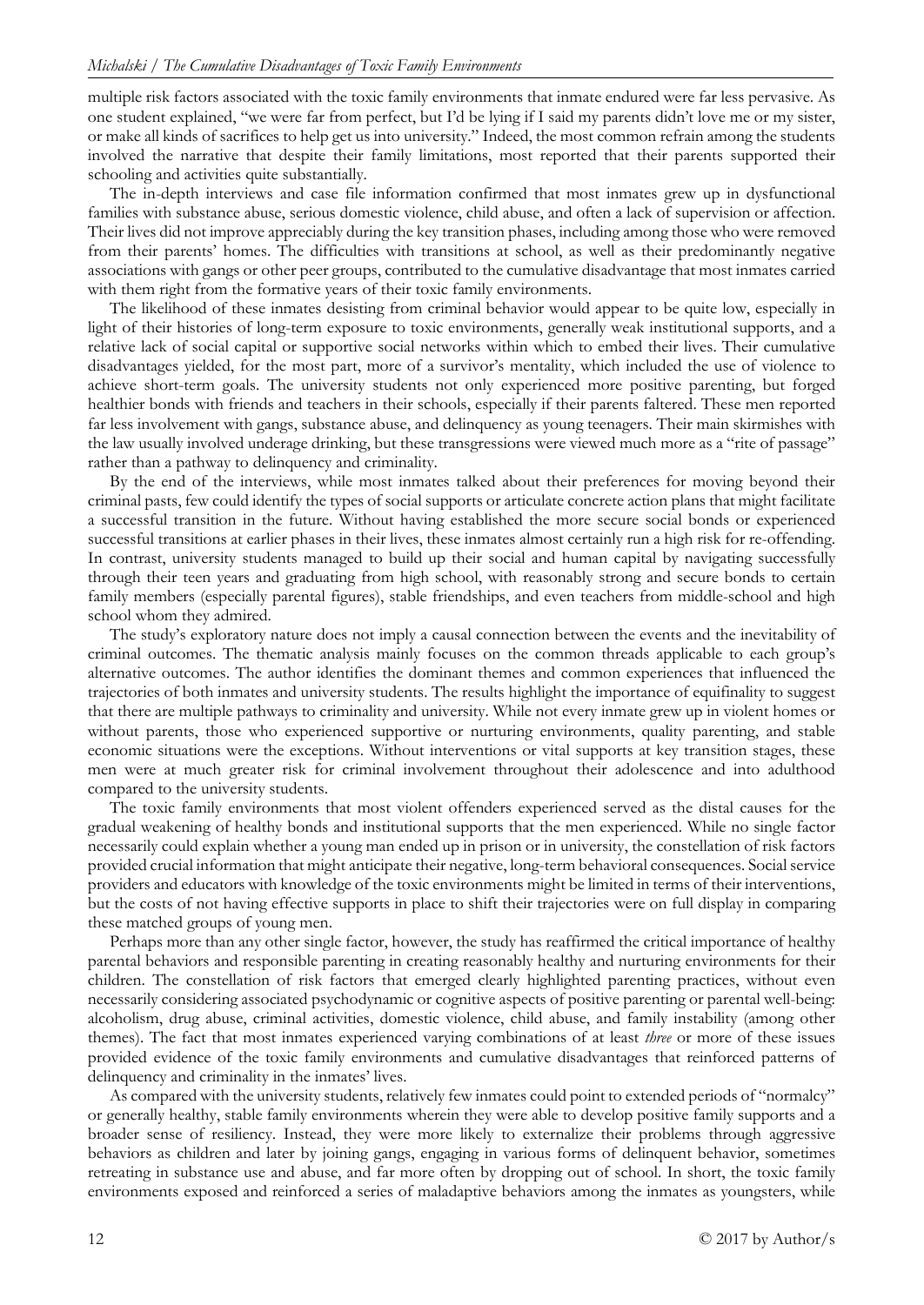failing to provide stable home lives in which young people might feel supported or be able to imagine brighter futures. The bleak alternative was captured in one inmate's response to an optimistic query as to what were his special skills or strengths in high school. The young man teared up as he responded, "Nothing, other than stealing. But I can't remember anyone ever asking me what I'm good at, so I don't know. I just never really felt I was good at anything…"

# **REFERENCES**

- Aaron, L. and Dallaire, D.H. (2010). Parental incarceration and multiple risk factors: Effects on family dynamics and children delinquency. *Journal of Youth and Adolescence*, 39, pp. 1471-1484. [https://doi.org/10.1007/s10964-](https://doi.org/10.1007/s10964-009-9458-0) [009-9458-0](https://doi.org/10.1007/s10964-009-9458-0)
- Agnew, R. (2005). *Why do criminals offend? A general theory of crime and delinquency*. Los Angeles, CA: Roxbury.
- Bandura, A. (1977). *Social learning theory*. Englewood Cliffs, NJ: Prentice Hill.
- Bellis, M.A., Lowey, H., Leckenby, N., Hughes, K. and Harrison, D. (2014). Adverse childhood experiences: Retrospective study to determine their impact on adult health behaviors and health outcomes in a UK population. *Journal of Public Health*, 36, pp. 81-91. <https://doi.org/10.1093/pubmed/fdt038>
- Bernburg, J.G., Krohn, M. and Rivera, C. (2006). Official labeling, criminal embeddedness, and subsequent delinquency: A longitudinal test of labeling theory. *Journal of Research in Crime and Delinquency*, 43, pp. 67-88. <https://doi.org/10.1177/0022427805280068>
- Bersani, B.E. and Chapple, C.L. (2007). School failure as an adolescent turning point. *Sociological Focus*, 40, pp. 370- 391. <https://doi.org/10.1080/00380237.2007.10571316>
- Blomberg, T.G., Bales, W.D. and Piquero, A.R. (2012). Is educational achievement a turning point for incarcerated delinquents across race and sex? *Journal of Youth and Adolescence*, 41, pp. 202-216. <https://doi.org/10.1007/s10964-011-9680-4>
- Boutwell, B.B. and Beaver, K.M. (2010). The role of broken homes in the development of self-control: A propensity score matching approach. *Journal of Criminal Justice*, 38(4), pp. 489-495. <https://doi.org/10.1016/j.jcrimjus.2010.04.018>
- Bush, C.A., Mullis, R.L. and Mullis, A.K. (2000). Differences in empathy between offender and non-offender youth. *Journal of Youth and Adolescence*, 29, pp. 467-478. <https://doi.org/10.1023/A:1005162526769>
- Cairns, R.B. and Cairns, B.D. (1994). *Lifelines and risks: Pathways of youth in our time*. New York: Cambridge.
- Carlsson, C. (2012). Using 'turning points' to understand processes of change in offending. *British Journal of Criminology*, 52, pp. 1-16. <https://doi.org/10.1093/bjc/azr062>
- Centers for Disease Control and Prevention. (2015). Injury prevention and control: Adverse Childhood Experiences (ACE) Study. Available at: <http://www.cdc.gov/violenceprevention/acestudy/>
- Elder, G.H. (1985). Perspectives on the life course. In G.H. Elder (Ed.), *Life course dynamics: Trajectories and transitions, 1968-1980*. Ithaca, New York: Cornell University Press, pp. 3-20.
- Elder, G.H., Johnson, M.K. and Crosnoe, R. (2003). The emergency and development of life course theory. In J.T. Mortimer and M.J. Shanahan (Eds.), *Handbook of the life course*. New York: Kluwer Academic/Plenum Publishers, pp. 3-19. [https://doi.org/10.1007/978-0-306-48247-2\\_1](https://doi.org/10.1007/978-0-306-48247-2_1)
- Evans, G.W., Li, D. and Whipple, S.S. (2013). Cumulative risk and child development. *Psychological Bulletin*, 139, pp. 1342-1396. <https://doi.org/10.1037/a0031808>
- Fanti, K.A. and Henrich, C.C. (2010). Trajectories of pure and co-occurring internalizing and externalizing problems from age 2 to age 12: findings from the national institute of child health and human development study of early child care. *Developmental Psychology*, 46, pp. 1159-1175. <https://doi.org/10.1037/a0020659>
- Farrington, D.P., Ttofi, M.M. and Piquero, A.R. (2016). Risk, promotive, and protective factors in youth offending: Results from the Cambridge study in delinquent development. *Journal of Criminal Justice*, 45, pp. 63-70. <https://doi.org/10.1016/j.jcrimjus.2016.02.014>
- Farrington, D.P. and Welsh, B.C. (2007). *Saving children from a life of crime: Early risk factors and effective interventions.* Oxford: Oxford University Press.
- Felitti, V.J., Anda, R.F., Nordenberg, D., Williamson, D.F., Spitz, A.M. and Edwards, V. (1998). Relationship of childhood abuse and household dysfunction to many of the leading causes of death in adults: The Adverse Childhood Experiences (ACE) Study. *American Journal of Preventive Medicine*, 14, pp. 245-258. [https://doi.org/10.1016/S0749-3797\(98\)00017-8](https://doi.org/10.1016/S0749-3797(98)00017-8)
- Ford, J. (2005). Substance use, the social bond, and delinquency. *Sociological Inquiry*, 75, pp. 109-128. <https://doi.org/10.1111/j.1475-682X.2005.00114.x>
- Ford, J. and Schroeder, R.D. (2011). Higher education and criminal offending over the life course. *Sociological Spectrum*, 31, pp. 32-58. <https://doi.org/10.1080/02732173.2011.525695>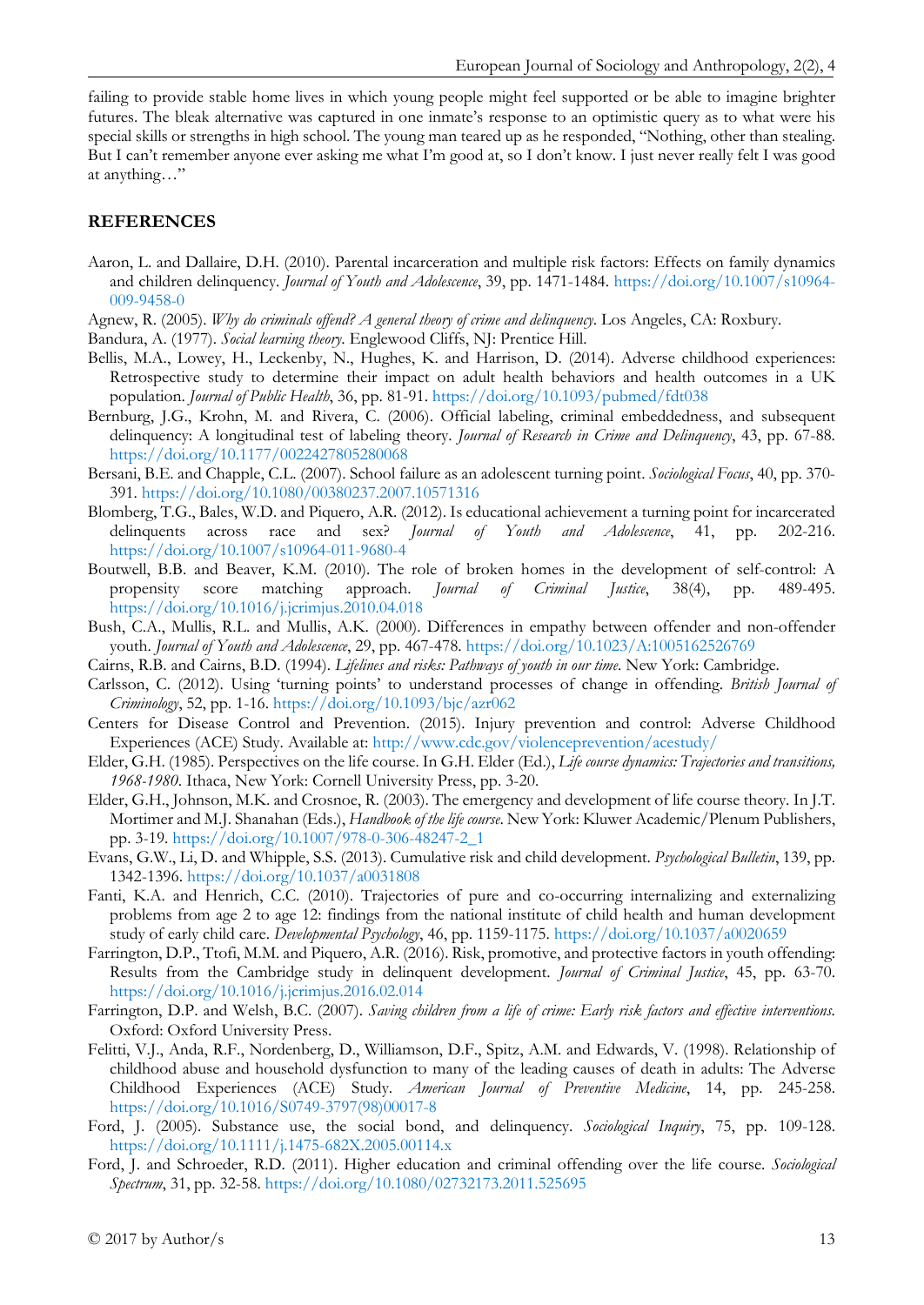- Foster, H. and Hagan, J. (2007). Incarceration and intergenerational social exclusion. *Social Problems*, 54, pp. 399- 433. <https://doi.org/10.1525/sp.2007.54.4.399>
- Fox, K.J. (2016). Civic commitment: Promoting desistance through community integration. *Punishment and Society*, 18, pp. 68-94. <https://doi.org/10.1177/1462474515623102>
- Garbarino, J. (1995). *Raising children in a socially toxic environment*. San Francisco, CA: Jossey-Bass.
- Garbarino, J. (1999). *Lost boys: Why our sons turn violent and how we can save them*. New York: The Free Press.
- Garnier, H.E. and Stein, J.A. (2002). An 18-year model of family and peer effects on adolescent drug use and delinquency. *Journal of Youth and Adolescence*, 31, pp. 45-56. <https://doi.org/10.1023/A:1014085016511>
- Gilgun, J.F. (1996). Human development and adversity in ecological perspective, part 1: A conceptual framework. *Families in Society*, 77, pp. 395-402. <https://doi.org/10.1606/1044-3894.956>
- Hawdon, J. (2004). Drug use in middle school: Assessing attitudinal and behavioral predictors. *Free Inquiry in Creative Sociology*, 32, pp. 59-71.
- Higgins, G.E., Piquero, N.L. and Piquero, A.R. (2011). General strain theory, peer rejection, and delinquency/crime. *Youth and Society*, 43, pp. 1272-1297. <https://doi.org/10.1177/0044118X10382032>
- Hoffman, J.P. and Dufur, M.J. (2008). Family and school effects on delinquency: Substitutes or complements? *Sociological Perspectives*, 51, pp. 29-62. <https://doi.org/10.1525/sop.2008.51.1.29>
- Holligan, C. and Deuchar, R. (2015). What does it mean to be a man? Psychosocial undercurrents in the voices of incarcerated (violent) Scottish teenage offenders. *Criminology and Criminal Justice*, 15, pp. 361-377. <https://doi.org/10.1177/1748895814545407>
- Hutchison, J. (2009). Mental illness, poverty, and crime. *Child and Family*, 12, pp. 21-25.
- Ireland, T.O. and Smith, C.A. (2009). Living in partner-violent families: Developmental links to antisocial behavior and relationship violence. *Journal of Youth and Adolescence*, 38(3), pp. 323-339. [https://doi.org/10.1007/s10964-](https://doi.org/10.1007/s10964-008-9347-y) [008-9347-y](https://doi.org/10.1007/s10964-008-9347-y)
- Kierkus, C.A. and Baer, D. (2003). Does the relationship between family structure and delinquency vary according to circumstances? An investigation of interaction effects. *Canadian Journal of Criminology and Criminal Justice*, 45, pp. 405-429. <https://doi.org/10.3138/cjccj.45.4.405>
- Klevens, J., Roca, J., Restrepo, O. and Martinez, A. (2001). Risk factors for adult male criminality in Colombia. *Criminal Behaviour and Mental Health*, 11(2), pp. 73-85. <https://doi.org/10.1002/cbm.372>
- Laub, J.H. and Sampson, R.J. (2003). *Shared beginnings, divergent lives: Delinquent boys to age 70*. Cambridge, MA: Harvard University Press.
- Laurens, K.R., Tzoumakis, S., Kariuki, M., Green, M.J., Hamde, M., Harris, F., Carr, V. J. and Dean, K. (2017). Pervasive influence of maternal and paternal criminal offending on early child development: a population data linkage study. *Psychological Medicine*, 47, pp. 889-901. <https://doi.org/10.1017/S0033291716003007>
- Maggi, S., Irwin, L.J., Siddiqi, A. and Hertzman, C. (2010). The social determinants of early child development: An overview. *Journal of Paediatrics and Child Health*, 46, pp. 627-635. [https://doi.org/10.1111/j.1440-](https://doi.org/10.1111/j.1440-1754.2010.01817.x) [1754.2010.01817.x](https://doi.org/10.1111/j.1440-1754.2010.01817.x)
- Maldonado-Molina, M.M., Piquero, A.R., Jennings, W.G., Bird, H. and Canino, G. (2009). Trajectories of delinquency among Puerto Rican children and adolescents at two sites. *Journal of Research in Crime and Delinquency*, 46(2), pp. 144-181. <https://doi.org/10.1177/0022427808330866>
- Mendel, W.E., Tomasello, N.M. and Nochajski, T.H. (2012). Building evidence for a prevention-focused education program targeting parents of infants and toddlers. *Journal of Family Social Work*, 15, pp. 272-287. <https://doi.org/10.1080/10522158.2012.678034>
- Minh, A., Matheson, F.I., Dauod, N., Hamilton-Wright, S., Pedersen, C., Borenstein, H. and O'Campo, P. (2013). Linking childhood and adult criminality: Using a life course frame-work to examine childhood abuse and neglect, substance use and adult partner violence. *International Journal of Environmental Research and Public Health*, 10, pp. 5470-5489. <https://doi.org/10.3390/ijerph10115470>
- Moffitt, T.E. (1993). Adolescence-limited and life-course-persistent antisocial behavior: A developmental taxonomy. *Psychological Review*, 100, pp. 674-701. <https://doi.org/10.1037/0033-295X.100.4.674>
- Moffitt, T.E., Arseneault, L., Belsky, D., Dickson, N. Hancox, R.J., Harraington, H.L., Houts, R., Poulton, R., Roberts, B.W., Ross, S., Sears, M.R., Thomson, W.M. and Caspi, A. (2011). *A gradient of childhood self-control predicts health, wealth, and public safety. Proceedings of the National Academy of Sciences*, 108, pp. 2693-2698. <https://doi.org/10.1073/pnas.1010076108>
- Murray, J., Irving, B., Farrington, D.P., Colman, I. and Boxsom, C. (2010). Very early predictors of conduct problems and crime: Results from a national cohort study. *Journal of Child Psychology and Psychiatry and Allied Disciplines*, 51, pp. 1198-1207. <https://doi.org/10.1111/j.1469-7610.2010.02287.x>
- Nelson, D.A., Hart, C.H., Yang, C., Olsen, J.A. and Jin, S. (2006). Aversive parenting in China: Associations with child physical and relational aggression. *Child Development*, 77(3), pp. 554-572. [https://doi.org/10.1111/j.1467-](https://doi.org/10.1111/j.1467-8624.2006.00890.x) [8624.2006.00890.x](https://doi.org/10.1111/j.1467-8624.2006.00890.x)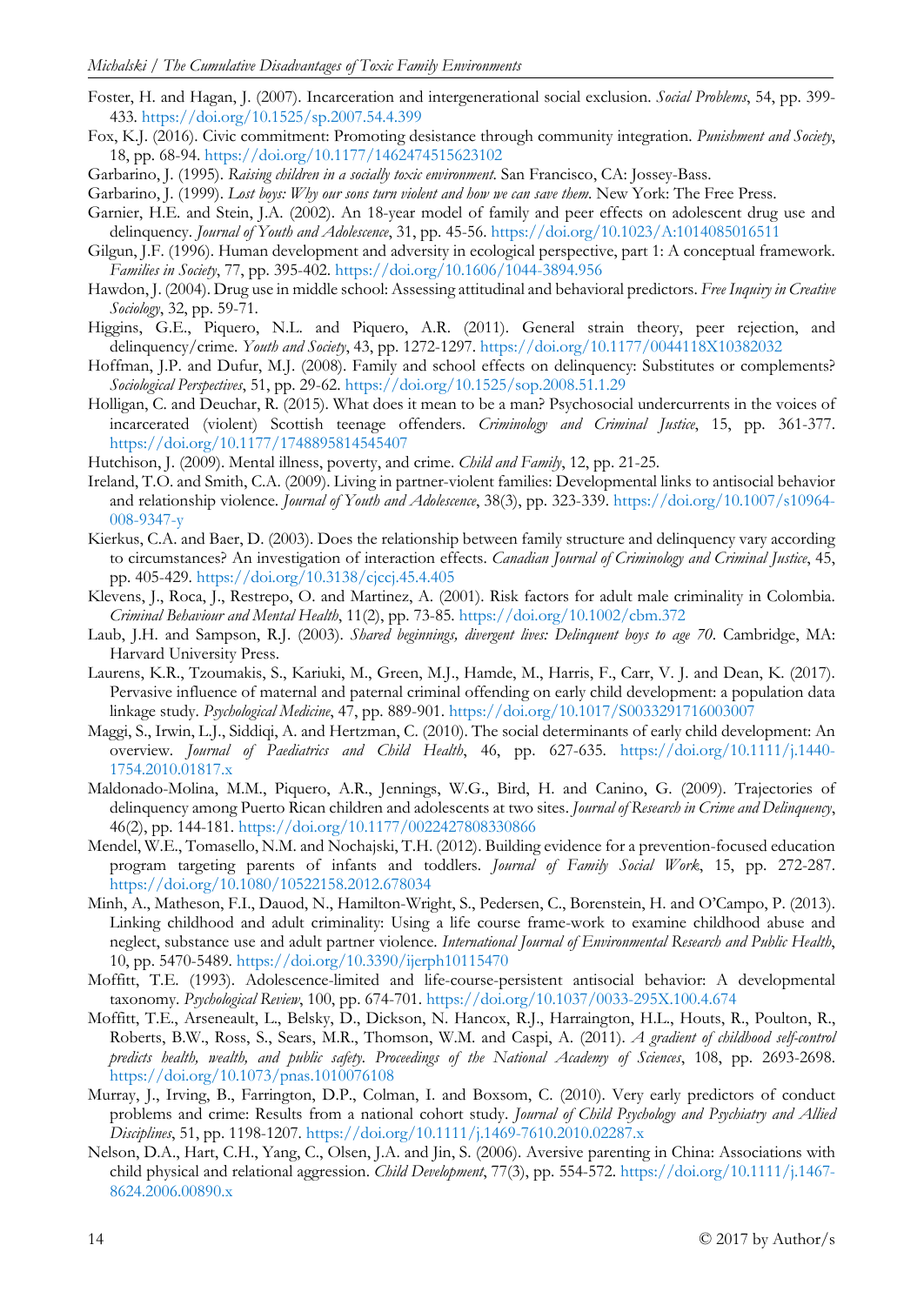- Park, A., Smith, C. and Ireland, T. (2012). Equivalent harm? The relative roles of maltreatment and exposure to intimate partner violence in antisocial outcomes for young adults. *Children and Youth Services Review*, 34, pp. 962- 972. <https://doi.org/10.1016/j.childyouth.2012.01.029>
- Patt, Y.F. (2010). Influences of mothering and neighborhood on children's behavioral outcomes. *Children, Youth, and Environments*, 20(1), pp. 91-122.
- Payne, B.K., Gainey, R.R. and Carey, C.S. (2005). All in the family: Gender, family crimes, and later criminality. *Women and Criminal Justice*, 16(4), pp. 73-89. [https://doi.org/10.1300/J012v16n04\\_04](https://doi.org/10.1300/J012v16n04_04)
- Pennsylvania Partnerships for Children. (1998). *Infancy and early childhood: Opportunities and risks for Pennsylvania and its children: A special report*. Harrisburg, PA: Pennsylvania Kids Count Partnership.
- Piquero, A.R., Farrington, D.P., Nagin, D.S. and Moffitt, T.E. (2012). Trajectories of offending and their relation to life failure in middle age: Findings from the Cambridge study in delinquent development. *Journal of Research in Crime and Delinquency*, 47, pp. 151-173. <https://doi.org/10.1177/0022427809357713>
- Piquero, A.R. and Mazerolle, P. (Eds.) (2001). *Life-course criminology*. Belmont, CA: Wadsworth.
- Reavis, J.A., Looman, J., Franco, K.A. and Rojas, B. (2013). Adverse childhood experiences and adult criminality. *The Permanente Journal*, 17(2), pp. 44-48. <https://doi.org/10.7812/TPP/12-072>
- Rocque, M. (2015). The lost concept: The (re)emerging link between maturation and desistance. *Criminology and Criminal Justice*, 15, pp. 340-360. <https://doi.org/10.1177/1748895814547710>
- Sabates, R., and Dex, S. (2015). The impact of multiple risk factors on young children's cognitive and behavioural development. *Children and Society*, 29(2), pp. 96-108. <https://doi.org/10.1111/chso.12024>
- Sampson, R.J. and Laub, J.H. (1992). Crime and deviance in the life course. *Annual Review of Sociology*, 18, pp. 63- 84. <https://doi.org/10.1146/annurev.so.18.080192.000431>
- Sampson, R.J. and Laub, J.H. (1993). *Crime in the making: Pathways and turning points through life.* Cambridge, MA: Cambridge University Press.
- Sampson, R.J. and Laub, J.H. (1997). A life-course theory of cumulative disadvantage and the stability of delinquency. In T.P. Thornberry (Ed.), *Developmental theories of delinquency*. New Brunswick, NJ: Transaction, pp. 133-162.
- Sampson, R.J. and Laub, J.H. (2003). Life-course desisters? Trajectories of crime among delinquent boys followed to age 70. *Criminology*, 41, pp. 555-592. <https://doi.org/10.1111/j.1745-9125.2003.tb00997.x>
- Simons, L.G. and Conger, R.D. (2007). Linking mother-father differences in parenting to a typology of family parenting styles and adolescent outcomes. *Journal of Family Issues*, 28(2), pp. 212-241. <https://doi.org/10.1177/0192513X06294593>
- Staff, J., Whichard, C., Siennick, S.E. and Maggs, J. (2015). Early life risks, antisocial tendencies, and preteen delinquency. *Criminology*, 53, pp. 677-701. <https://doi.org/10.1111/1745-9125.12093>
- Stevenson, S.T., Hall, G. and Innes, J.M. (2004). Rationalizing criminal behavior: The influence of criminal sentiments on socio-moral development in violent offender and nonoffenders. *International Journal of Offender Therapy Comparative Criminology*, 48, pp. 161-174. <https://doi.org/10.1177/0306624X03258483>
- Sullivan, C., and Newsome, J. (2015). Psychosocial and genetic risk markers for longitudinal trends in delinquency: an empirical assessment and practical discussion. *Criminal Justice Studies*, 28(1), pp. 61-83.
- Topitzes, J., Mersky, J. and Reynolds, A. (2011). Child maltreatment and offending behavior: Gender-specific effects and pathways. *Criminal Justice and Behavior*, 38, pp. 492-510. <https://doi.org/10.1177/0093854811398578>
- Tourangeau, R. and Yan, T. (2007). Sensitive survey questions. *Psychological Bulletin*, 133(5), pp. 859-883. <https://doi.org/10.1037/0033-2909.133.5.859>
- Tremblay, R.E. (2013). Development of antisocial behavior during childhood. In C.L. Gibson and M.D. Krohn (Eds.), *Handbook of life-course criminology: Emerging trends and directions for future research*. New York: Springer, pp. 3- 19. [https://doi.org/10.1007/978-1-4614-5113-6\\_1](https://doi.org/10.1007/978-1-4614-5113-6_1)
- Vogel, M. and Messner, S.F. (2012). Social correlates of delinquency for youth in need of mental health services: Examining the scope conditions of criminological theories. *Justice Quarterly*, 29(4), pp. 546-572. <https://doi.org/10.1080/07418825.2011.582879>
- Werner, E. (2005). Resiliency and recovery: Findings from the Kauai longitudinal study. *Focal Point: Research, Policy, and Practice in Children's Mental Health*, 19, pp. 11-14.
- Widom, C.S., Schuck, A.M. and White, H.R. (2006). An examination of pathways from childhood victimization to violence: The role of early aggression and problematic alcohol use. *Violence and Victims*, 21(6), pp. 675-690. <https://doi.org/10.1891/0886-6708.21.6.675>
- Widom, C.S. and White, H.R. (1997). Problem behaviours in abused and neglected children grown up: Prevalence and co-occurrence of substance abuse, crime, and violence. *Criminal Behaviour and Mental Health*, 7, pp. 287-310. <https://doi.org/10.1002/cbm.191>